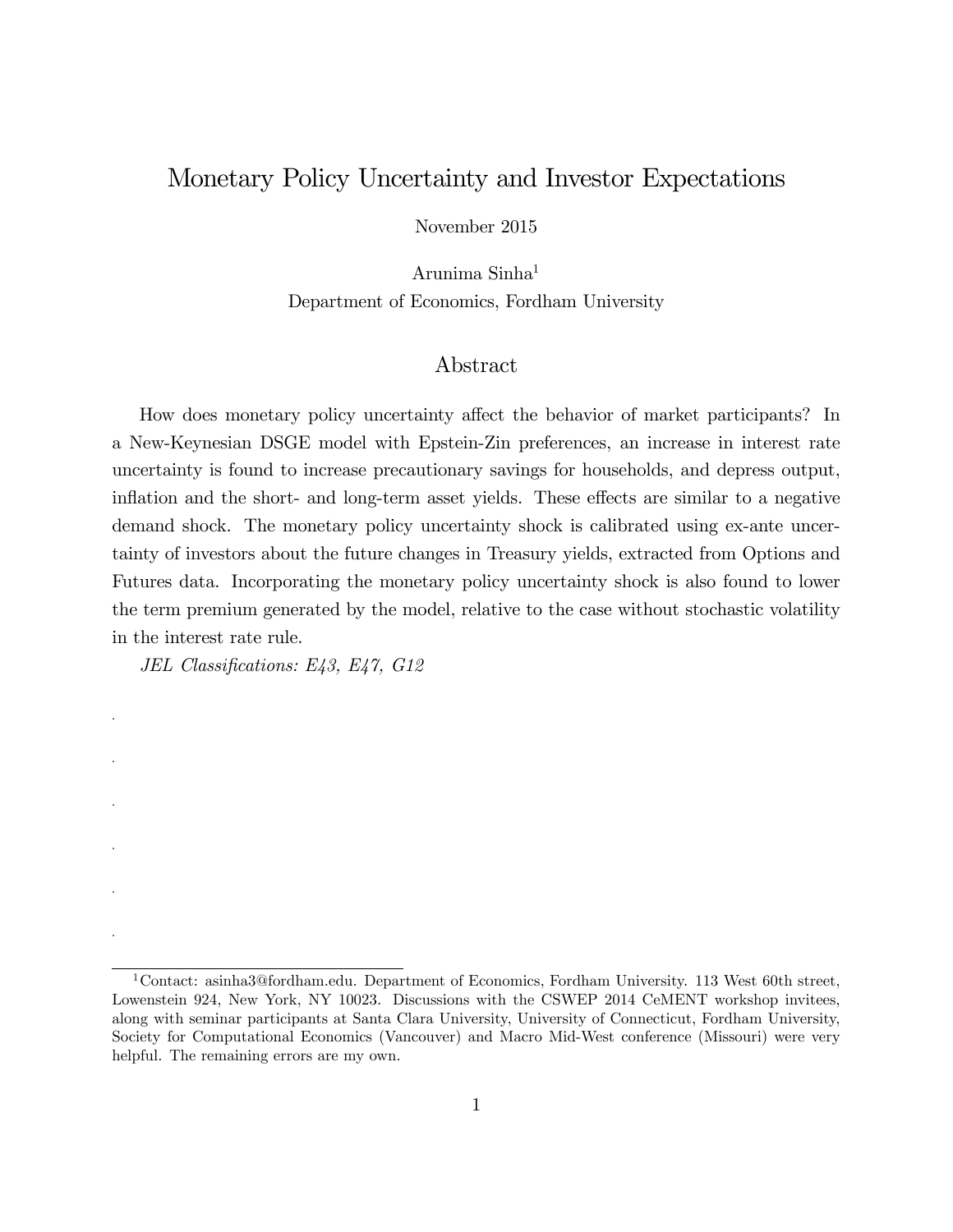# 1 Introduction

"The pace of business investment has also been only modest during this recovery [...]. Businesses seem not to have had sufficient confidence in the strength and durability of the recovery [...]. Moreover, some analysts have suggested that uncertainty, not only about the strength of the recovery but also about economic policy, could be a significant factor."

### Chair Janet Yellenís speech at the Providence Chamber of Commerce, Rhode Island, May 22, 2015.

During the financial crisis, and in its aftermath, policymakers have used several unconventional tools of monetary policy in attempts to influence expectations of market investors. As the level of the Federal Funds Rate fell to the zero-lower bound, the communications and issuances of forward guidance have attempted to influence (and lower) investors' uncertainty about interest rate policy. Uncertainty about interest rates has important implications for decision making by economic agents; the above quote by the Chair of the Federal Reserve recognizes how uncertainty about economic policy could negatively impact investment activity during the recovery period. Changes in uncertainty about interest rates have also been a prevalent feature of the conduct of monetary policy during the mid-2000s. The step-wise increase in the federal funds rate, announced in different statements of the FOMC between June 30, 2004 and June 29, 2006, attempted to guide investor expectations away from the near zero-lower bound in a systematic way. These announcements are hypothesized to have reduced the uncertainty about the path of interest rates. However, even as the Federal Reserve has attempted to influence investor uncertainty about the path of interest rates, the channels through which this uncertainty about monetary policy affects the economy have remained relatively unexplored.

This paper investigates the effects of uncertainty about monetary policy on the optimizing behavior of households. The analysis develops a New-Keynesian model with Epstein-Zin preferences in which monetary policy uncertainty is introduced through a stochastic volatility component in the interest rate rule. Since there are no direct measures of the evolution of uncertainty about monetary policy, the paper uses a novel dataset to do so. Options and Futures data on U.S. Treasuries is used to extract the ex-ante uncertainty about the future change in Treasury yields using the procedure of Beber and Brandt (2006) and Sinha (2015).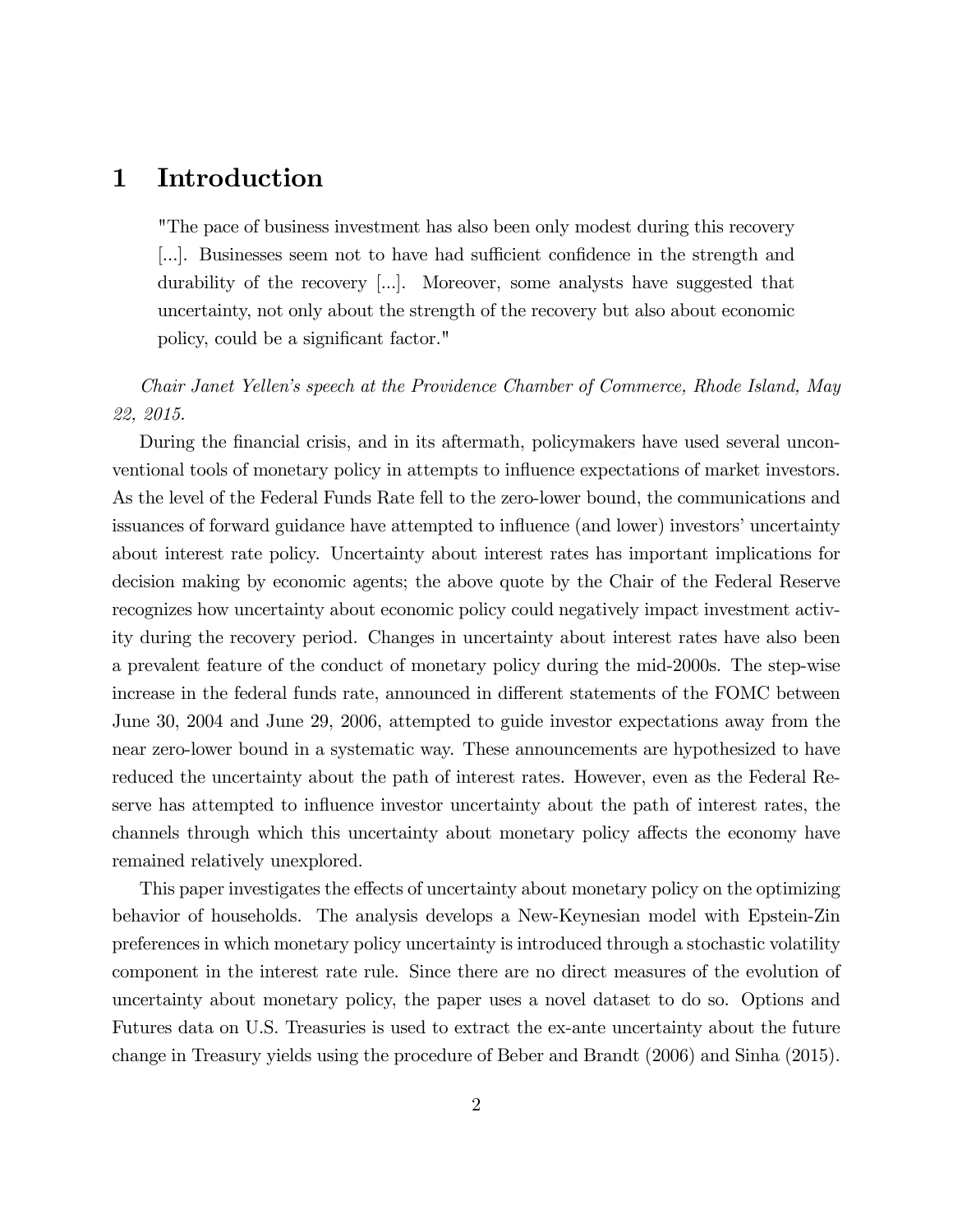Observed prices of Call Options on 30-90 day contracts for 2-year Treasuries, traded on the Chicago Board of Trade, are used to extract the moments of the underlying risk-neutral probability distributions of investors. Empirical studies show that these moments respond to announcements of the Federal Reserve. The standard deviation of the Call Options on these securities are considered as the empirical measure of interest rate uncertainty. In this model, an increase in the interest rate uncertainty is found to encourage precautionary savings for households, and causing a decline in their consumption. Thus, the increased uncertainty about the interest rate acts as a negative demand shock, and depresses ináation as well as short- and long-term interest rates. Finally, the model performance in matching moments on U.S. macroeconomic data is also examined. The analysis thus suggests that if monetary policy can lower the uncertainty about interest rate among investors and households, it may be able to have a positive effect on the output and inflation levels.

The mechanism of the model is similar to the effects of an uncertainty shock to technology or government spending, and has been previously discussed in the literature. However, unlike previous studies, the model here also considers the effects of stochastic volatility in a production economy, and the implications of the uncertainty shock, on the term premia. The simulations indicate that the slope between the 10-year and three-month interest rate falls in response to an increase in the monetary policy uncertainty shock. The analysis also Önds that the degree of risk aversion required to generate a positive nominal yield curve is larger than in the model with no stochastic volatility. Intuitively, while holding nominal bonds, the investors face additional consumption uncertainty arising from the stochastic volatitity component of the interest rate rule.

The rest of the paper is organized as follows: a brief review of the literature in section two is followed by a description of the theoretical model in section three. The calibration and simulation of the monetary policy uncertainty shock and subsequent effects on the economy are discussed in section four. Section five concludes.

# 2 Context in the Literature

This paper is related to the theoretical effects and empirical measurements of policy uncertainty. Mumtaz and Zanetti (2013) use a monetary structural vector autoregression (SVAR), and allow for time-varying variance of monetary policy shocks. This is estimated for U.S.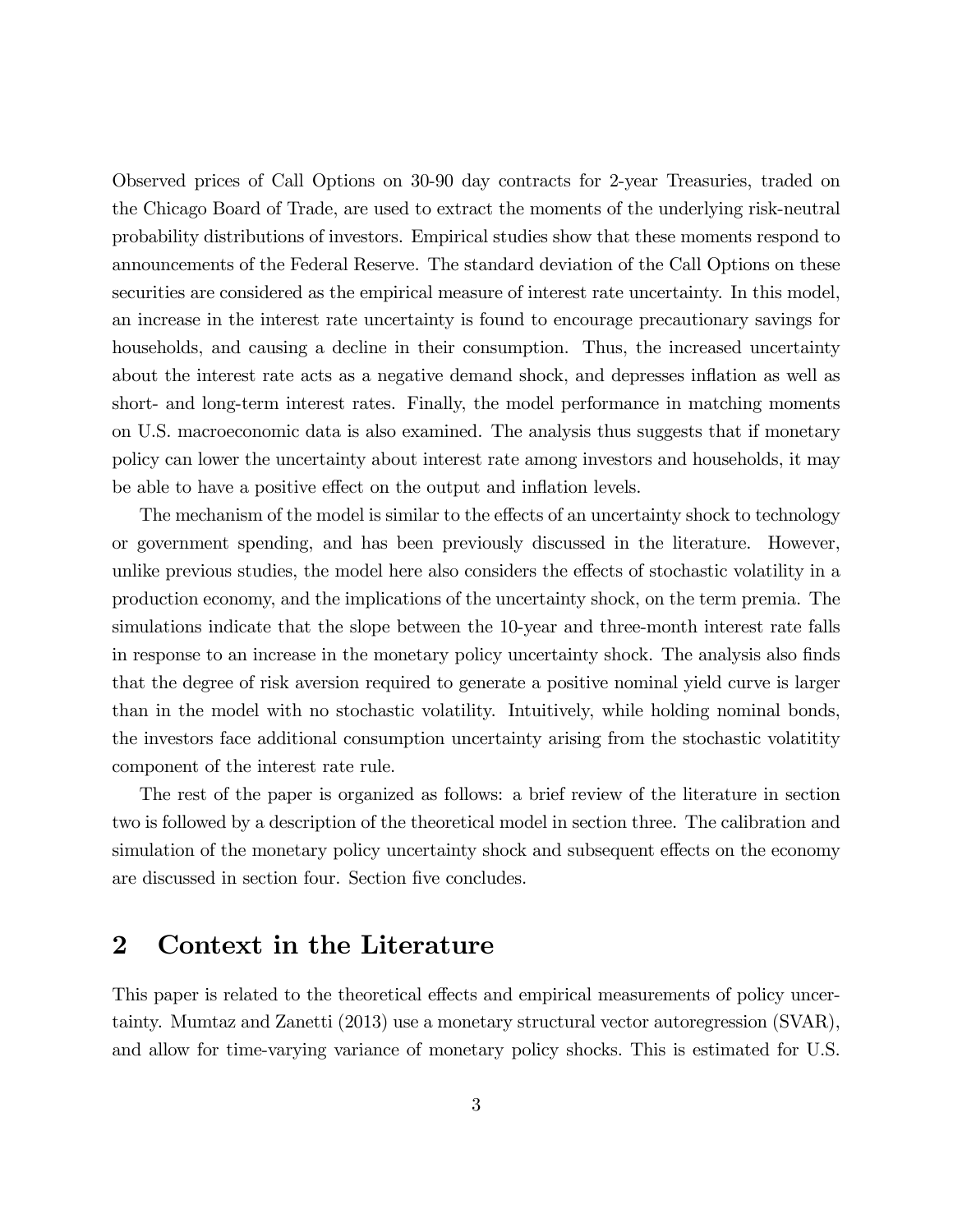data, and in response to an increase in monetary policy uncertainty, output, ináation and the nominal interest rate fall. The authors proceed to explain the empirical responses by using a New-Keynesian model based on Ireland (2004) and Sargent and Surico (2011) with stochastic volatility in the interest rate rule. In contrast to this, I use Epstein-Zin preferences to estimate the effects of the monetary policy uncertainty shock on the term premia (among other macroeconomic variables). The calibration of the uncertainty shock is different from the Mumtaz and Zanetti (2013) analysis, and the solution method uses a third-order approximation approach. Hatcher (2011) uses a DSGE model with external habit formation in preferences, and a combination of demand and supply disturbances with time-varying volatilities. The present paper focusses on the effect of time-varying volatilities in the interest rate rule only. Finally, other analyses that examine the effects of uncertainty on the economy are Basu and Bundick  $(2012)$  and Leduc and Liu  $(2014)$ . These consider the effects of a technology and productivity shock respectively. Akkaya  $(2015)$  analyzes the effects of changes in the uncertainty about the future path of monetary policy in closed and open economy frameworks. The impact of a change in the volatility of the interest rate is found to be similar to a change in the level of the interest rate. An increase in the uncertainty about the future policy path also leads to an appreciation of the exchange rate. Fernandez-Villaverde, Guerrón-Quintana, Kuester, Rubio-Ramírez (2013) examine the effects of changes in uncertainty about future fiscal policy. The authors find that fiscal volatility shocks can generate large adverse effects on the economy, especially at the zero-lower bound. The present analysis considers the effects of a change in uncertainty in the interest rate rule, and the consequent effects on the yield curve and the term premium.

Among the empirical approaches to measuring monetary policy uncertainty shocks, Nakamura and Steinsson (2015) use intra-day data on Fed funds and Eurodollar futures to extract the market expectations about the federal funds rate. They consider the changes in thirtyminute (and one-day windows) around the FOMC announcements, and use these changes as a new measure of monetary shocks. Jurado, Ludvingson and Ng (2015) extract policy uncertainty as the common volatility in the unforecastable component of relevant macroeconomic variables. Baker, Bloom and Davis (2013) develop a measure of general policy uncertainty.

The approach used in this paper attempts to measure monetary policy uncertainty directly from investors in the Futures markets for U.S. Treasuries. This provides a new approach to measuring monetary policy uncertainty for Treasury yields. Since 2-, 5- and 10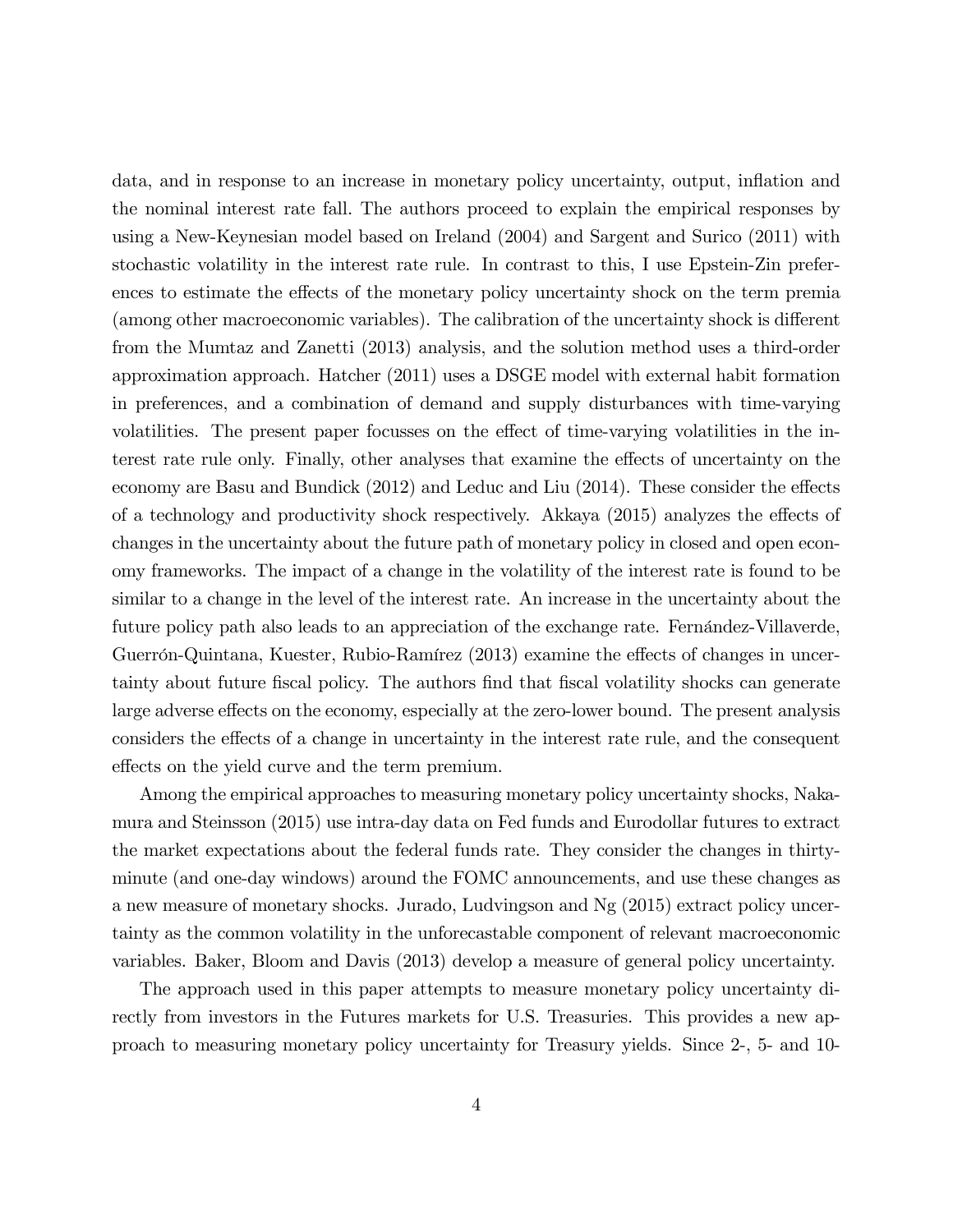year Treasury Futures and Options are traded, the procedure also develops a new method to estimate investor uncertainty across the term structure of yields.

# 3 Model Framework

In order to examine the effects of the time-varying nature of conditional volatilities derived from the option-implied state-price densities, and their reactions to the FOMC announcements on the economy, I consider a DSGE model with the following features: households have Epstein-Zin preferences, and choose optimal levels of consumption, one-period bond holdings and labor supply. A final goods sector is perfectly competitive, and uses inputs produced by monopolistically competitive intermediate goods Örms. The government makes lump-sum transfers to the households. This follows the setup of Rudebusch and Swanson (2008), Andreasen (2012) and Woodford (2003). The monetary policy authority is assumed to follow a Taylor rule, and responds to the output gap and ináation. In contrast to the standard specifications of the Taylor rule, the monetary policy shock incorporates a stochastic volatility component, in constrast to these papers. In this framework, a sudden change in the uncertainty of the monetary policy shock is considered on the economy. This model allows us to consider the effects of the uncertainty shock in the interest rate rule on the short and long interest rates, as well as the term premium. Unlike the Rudebusch and Swanson (2012) analysis, long-run risks in consumption are not introduced. While these improve the fit of the model to U.S. asset pricing and macroeconomic data, the authors find that a large degree of risk aversion is still required to generate an upward sloping nominal yield curve. Since this long-run uncertainty in inflation may produce interaction effects with the uncertainty in the interest rate rule, it is not considered here. The analysis can then investigate the direct effects of stochastic volatility in the interest rate rule on the term premium.

#### 3.1 Households

The representative household optimally chooses its consumption,  $c_t$ , labor supply,  $l_t$ , and holdings of the one-period asset  $B_t$ . The households maximize the following, subject to the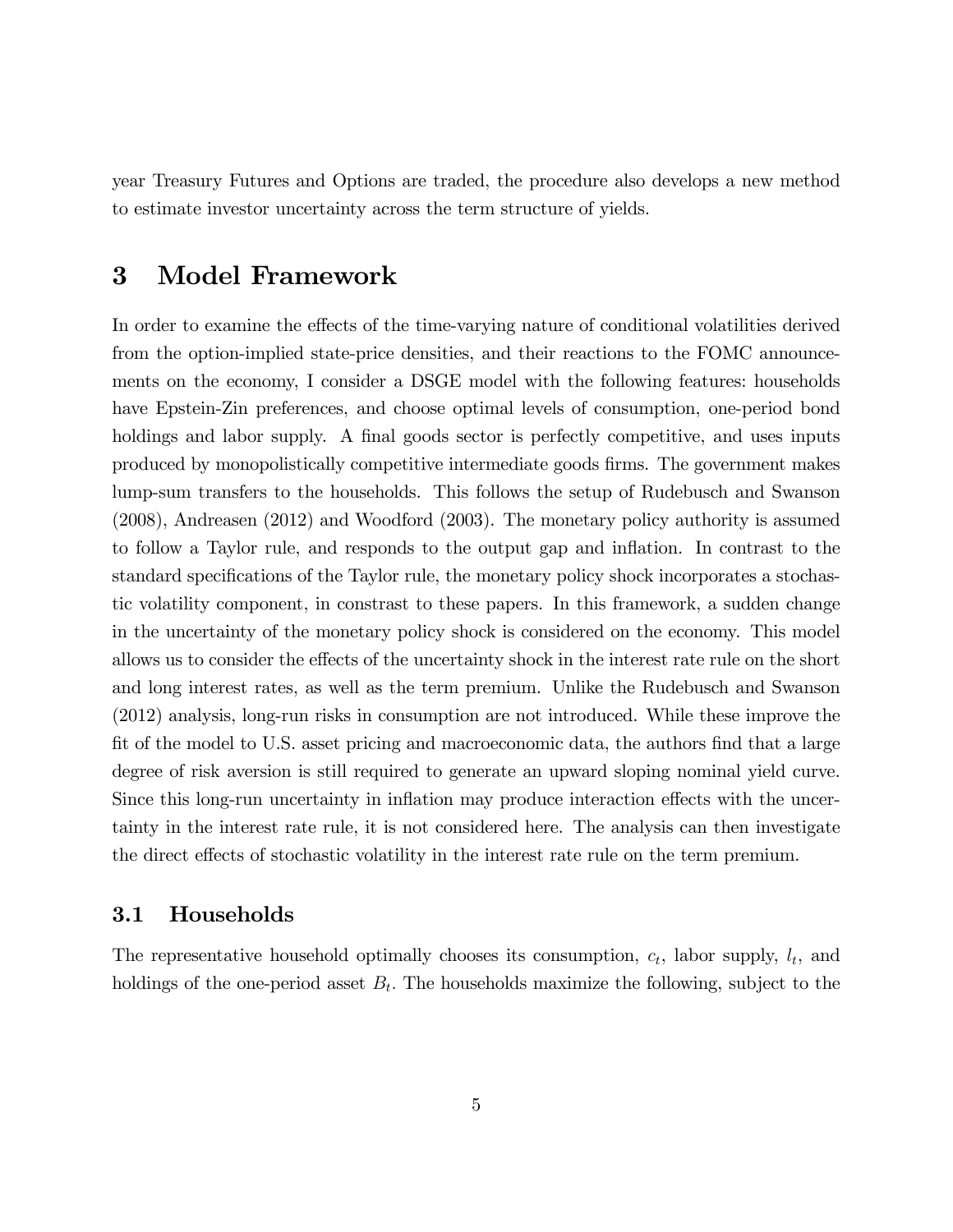intertemporal budget constraint specified in  $(4)$  below.

$$
\max E_t \sum_{j=0}^{\infty} \beta^j \frac{\left(c_{t+j}^{\nu} \left(1 - l_{t+j}\right)^{1-\nu}\right)^{1-\gamma}}{1-\gamma}.
$$
\n(1)

Here  $\beta \in (0,1)$  is the discount factor,  $\nu \in [0,1]$  and  $\gamma \in \mathbb{R}\setminus\{1\}$ . Following Rudebusch and Swanson (2012), the value function in (1) is generalized to an Epstein-Zin form in the following way:

$$
V_t \equiv \begin{cases} u(c_t, l_t) + \beta \left( E_t V_{t+1}^{1-\alpha} \right)^{1/(1-\alpha)} & \text{if } u \ge 0 \text{ everywhere} \\ u(c_t, l_t) - \beta \left( E_t \left( -V_{t+1}^{1-\alpha} \right) \right)^{1/(1-\alpha)} & \text{if } u \le 0 \text{ everywhere} \end{cases} \tag{2}
$$

The utility  $u(c_t, l_t)$  follows the representation in (1), and the parameter  $\alpha \in \mathbb{R}^2$ . Given the above specifications, the intertemporal elasticity of substitution is given by  $1/(1 - \nu(1 - \gamma))$ , and the relative risk aversion is  $\gamma + \alpha (1 - \gamma)$ .<sup>3</sup> Using the specific functional form for utility in  $(1)$ , the household's maximization is represented as:

$$
V_t = \frac{(c_t)^{\nu(1-\gamma)} (1 - l_t)^{(1-\nu)(1-\gamma)}}{(1-\gamma)} - \beta \left[ E_t \left( -V_{t+1} \right)^{1-\alpha} \right]^{1/(1-\alpha)}.
$$
 (3)

The household's flow budget constraint is given by:

$$
P_t^B B_t + P_t c_t = w_t l_t + d_t + P_t B_{t-1}.
$$
\n(4)

Here  $P_t^B$  is the price of the one-period asset and  $w_t$  is the nominal wage received by households. The price of consumption is  $P_t$ , and  $d_t$  is the lump-sum transfer received by the households from the firms in period  $t$ .

The Euler equations from the household's optimization are given by<sup>4</sup>:

$$
-\frac{\partial u\left(c_t, l_t\right)/\partial l_t}{\partial u\left(c_t, l_t\right)/\partial c_t} = \frac{w_t}{P_t},\tag{5a}
$$

$$
\frac{\partial u\left(c_{t}, l_{t}\right)}{\partial c_{t}} = \beta E_{t}\left[\left(E_{t} V_{t+1}^{1-\alpha}\right)^{\alpha/(1-\alpha)} V_{t+1}^{-\alpha} \frac{\partial u\left(c_{t+1}, l_{t+1}\right)}{\partial c_{t+1}} \frac{P_{t+1}^{B}}{P_{t}^{B}} \frac{P_{t}}{P_{t+1}}\right].
$$
 (5b)

<sup>2</sup>If  $\alpha = 0$ , this representation reduces to the expected utility case with  $V \equiv u(c_t, l_t) + \beta E_t V_{t+1}$ .  ${}^{3}$ This is shown by Swanson (2010).

<sup>4</sup>For detailed derivations, please refer to Rudebusch and Swanson (2012).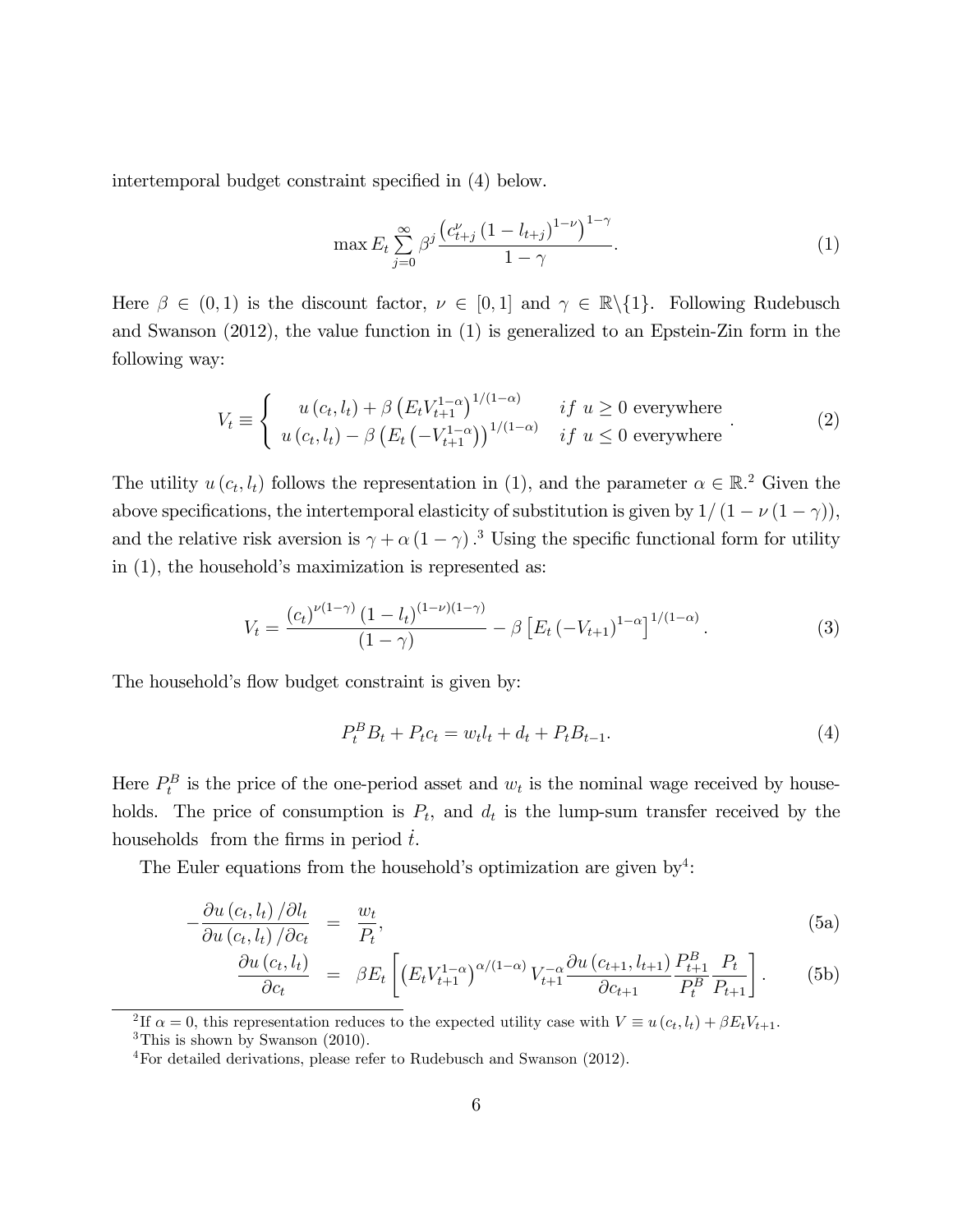The nominal stochastic discount factor is:

$$
m_{t,t+1} = \left[\frac{V_{t+1}}{\left(E_t V_{t+1}^{1-\alpha}\right)^{\alpha/(1-\alpha)}}\right]^{-\alpha} \beta \frac{\partial u\left(c_{t+1}, l_{t+1}\right) / \partial c_{t+1}}{\partial u\left(c_t, l_t\right) / \partial c_t} \frac{P_t}{P_{t+1}},\tag{6}
$$

and the price of the *n*-period bond  $P_t^{n,B}$  $t^{n,B}$  is<sup>5</sup>:

$$
P_t^{n,B} = E_t \left[ m_{t,t+1} P_{t+1}^{n-1,B} \right]. \tag{7}
$$

#### 3.2 Firms

There is a continuum of monopolistically competitive intermediate goods firms  $i \in [0, 1]$ , and these produce output using the following production function:

$$
y_t^i = z_t a_t \left(\bar{k}^i\right)^{\theta} \left(l_t^i\right)^{1-\theta}.
$$
\n
$$
(8)
$$

Here  $\bar{k}^i$  is the fixed, firm-specific physical capital stock,  $l_t^i$  is the labor input used by firm i,  $a_t$  is the aggregate technology, and  $z_t$  is the deterministic trend in technology. These firms face quadratic adjustment costs, following Rotemberg  $(1982)$ . The profits of firm i, given its price  $p_t^i$ , and  $\xi \geq 0$  are:

$$
\max_{l_t^i, p_t^i} \sum_{j=0}^{\infty} m_{t,t+j} \left[ \frac{p_{t+j}^i}{P_{t+j}} y_{t+j}^i - w_{t+j} l_{t+j}^i - \frac{\xi}{2} \left( \frac{p_{t+j}^i}{P_{t+j-1}} \frac{1}{\pi_{ss}} - 1 \right)^2 y_{t+j} \right].
$$
 (9)

The output of firm  $i$  is bought by a final goods producer, which is perfectly competitive. The intermediate goods are aggregated to the final product using a CES production function:

$$
y_t = \left(\int_0^1 \left[y_t^i\right]^{\frac{\eta - 1}{\eta}} dt\right)^{\frac{\eta}{\eta - 1}}, \eta > 1. \tag{10}
$$

The demand function faced by firm  $i$  for its product is given by:

$$
y_t^i = \left(\frac{p_t^i}{P_t}\right)^{-\eta} y_t,\tag{11}
$$

<sup>&</sup>lt;sup>5</sup>This long bond price can be rewritten in terms of the one-period bond price and future stochastic discount factors.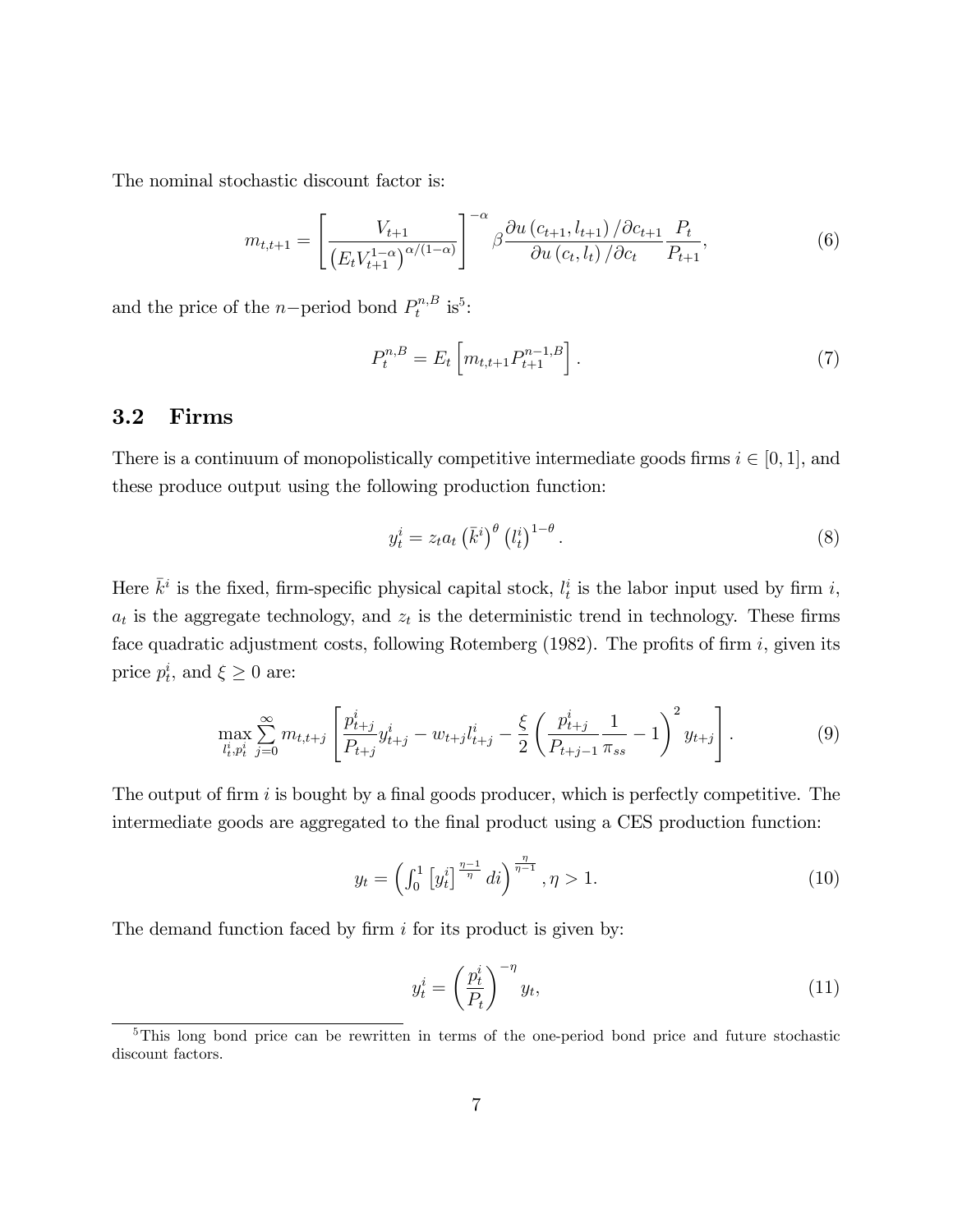and the aggregate price  $P_t$  is determined by the CES aggregate:

$$
P_t = \left[ \int_0^1 \left[ p_t^i \right]^{1-\eta} di \right]^{\frac{1}{\eta-1}}.
$$
 (12)

Finally, technology  $a_t$  is assumed to follow the autoregressive process:

$$
\ln\left(\frac{a_{t+1}}{a_{ss}}\right) = \rho_a \ln\left(\frac{a_t}{a_{ss}}\right) + \varepsilon_{t+1}^a,\tag{13}
$$

where  $\varepsilon_{t+1}^a \sim NID(0, \sigma_a^2)$ .

### 3.3 Policy Makers

There are two policy makers of interest: the central bank and the government.

#### 3.3.1 Central Bank

The central bank is assumed to follow the Taylor rule in setting the nominal short rate:

$$
r_t = r_{ss} \left( 1 - \rho_r \right) + \rho_r r_{t-1} + \phi_\pi \ln \left( \frac{\pi_t}{\pi_{ss}} \right) + \phi_y \ln \left( \frac{y_t}{z_t y_{ss}} \right) + \bar{r}_t. \tag{14}
$$

Stochastic volatility is introduced in the the monetary policy shock  $\bar{r}_t$ , and it evolves according to the process:

$$
\bar{r}_{t+1} = \tilde{\rho}_r \bar{r}_t + \sigma_{r,t+1} \vartheta_{t+1}, \qquad (15a)
$$

$$
\ln\left(\frac{\sigma_{r,t+1}}{\sigma_{r,ss}}\right) = \tilde{\rho}_{r,\sigma} \ln\left(\frac{\sigma_{r,t}}{\sigma_{r,ss}}\right) + \varpi_{t+1}.
$$
\n(15b)

Here the errors are  $\vartheta_{t+1} \sim NID(0, \sigma_{\bar{r}}^2)$  and  $\varpi_{t+1} \sim NID(0, \sigma_{\sigma_r}^2)$ .<sup>6</sup> In the standard model,  $\sigma_{r,t+1}$  is assumed to be time-invariant. In the present analysis, an increase in monetary policy uncertainty will affect  $\sigma_{r,t+1}$ , and subsequently other variables.

 $6$ Justiniano and Primiceri (2008) hypothesize a similar process for the evolution of an exogenous technology shock.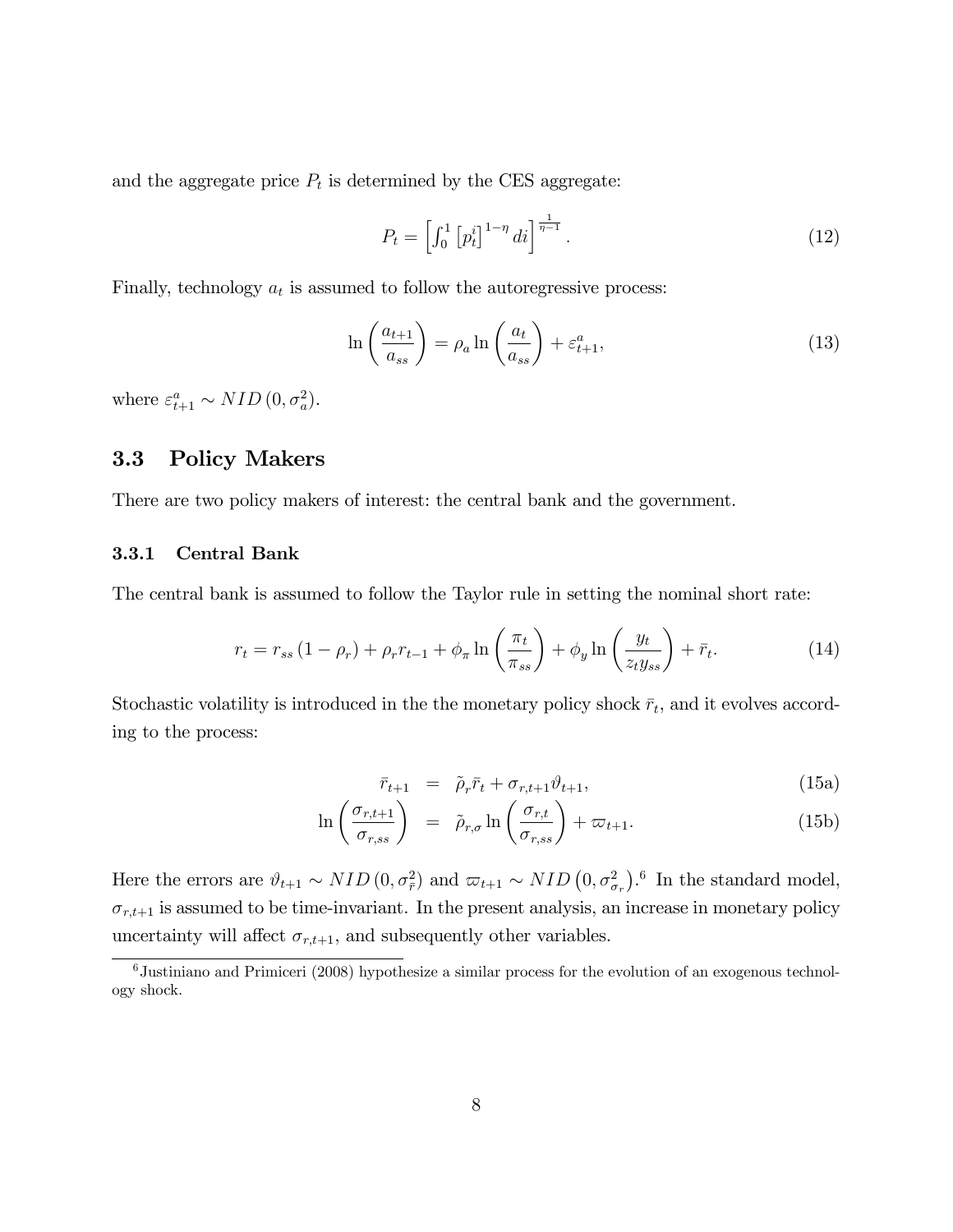#### 3.3.2 Government

Government consumption  $g_t z_t$  follows the process:

$$
\ln\left(\frac{g_{t+1}}{g_{ss}}\right) = \rho_g \ln\left(\frac{g_t}{g_{ss}}\right) + \varepsilon_{t+1}^g.
$$
\n(16)

The error is  $\varepsilon_t^g \sim NID\left(0, \sigma_g^2\right)$ .

### 3.4 Aggregation

The total output in the economy is:

$$
y_t = z_t a_t \left(\bar{k}\right)^{\theta} \left(l_t\right)^{1-\theta},\tag{17}
$$

since all intermediate firms are assumed to be identical. Here  $\bar{k}$  denotes the total capital stock and  $l_t$  is the labor supply. In equilibrium, the total labor supplied by the households is equal to the labor demanded by the intermediate firms. Finally, the resource constraint is:

$$
y_t = c_t + g_t z_t + \delta \bar{k} z_t.
$$
\n
$$
(18)
$$

Although there is no investment,  $\delta \bar{k} z_t$  is used to maintain the fixed capital stock every period.

Finally, the structural relations in the economy are given by equations (3), (5a), (5b), the firm's profit maximization and marginal cost conditions (shown in Appendix 1),  $(14)$ ,  $(16)$ ,  $(17)$ , along with the evolution of the shocks in  $(13)$ ,  $(15a)$ ,  $(15b)$  and  $(16)$  the deterministic trend in technology. The state variables are  $a_t, g_t, \bar{r}_t, \sigma_{r,t}, \mu_Z$ , and the exogenous shocks are  $\varepsilon_{a,t}, \varepsilon_{g,t}, \vartheta_{t+1}, \varpi_{t+1}.$ 

# 4 Model Solution and Calibration

Since this section focusses on examining the effect of a monetary policy uncertainty shock, the model is solved by a third-order perturbation around the deterministic steady state. Schmitt-Grohe and Uribe (2004) derive the perturbation approximations around the deterministic steady state for a general class of DSGE models, and Andreasen (2012) extends the analysis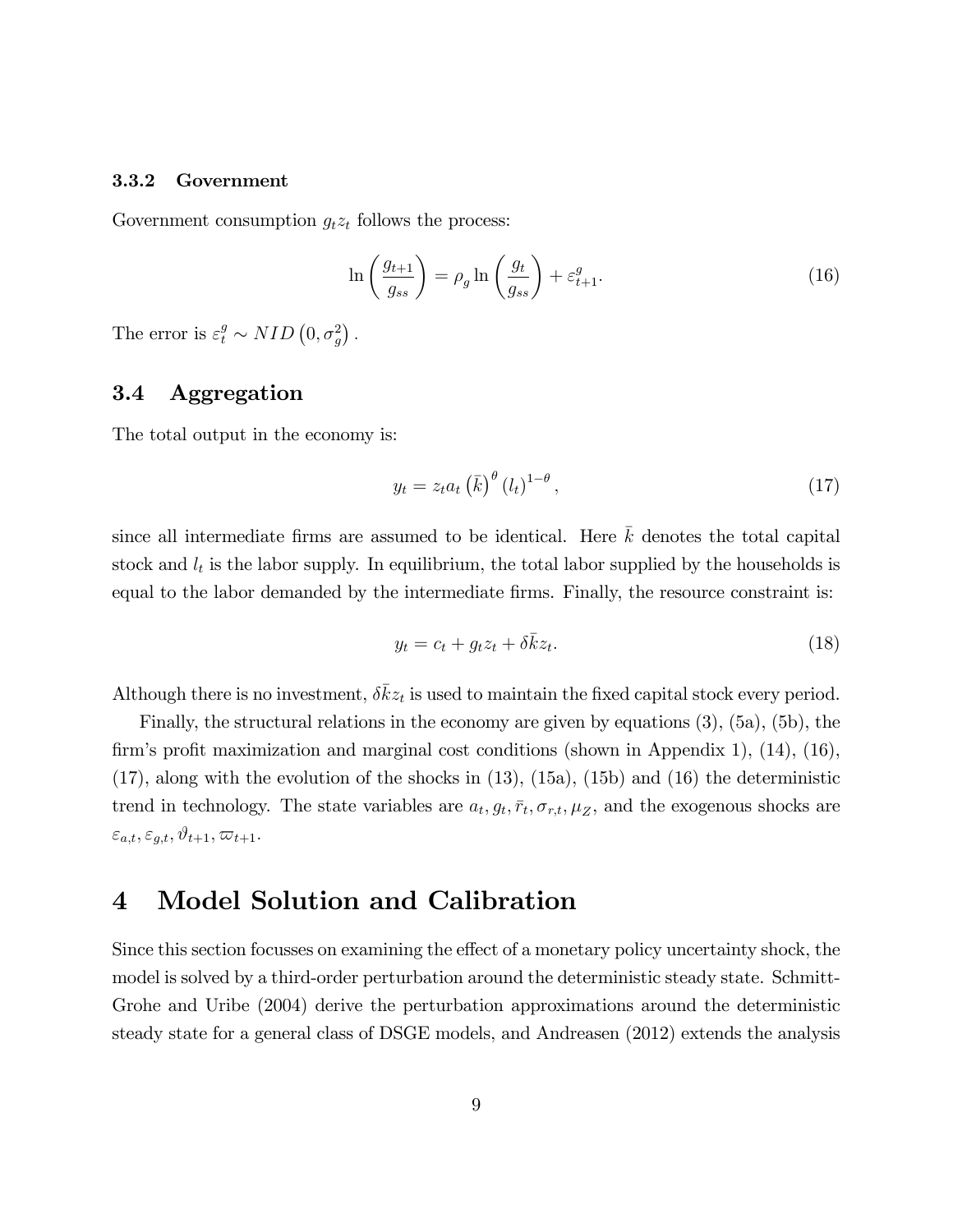to the third-order approximation. This methodology accommodates simulating shocks to the volatility of the monetary policy shock, while holding the level of the shock constant.

### 4.1 Calibration of Model Parameters

The calibration of model parameters is shown in table 1. There are two sets of model parameters that must be set: model parameters, and the parameters of the monetary policy uncertainty shock.

#### Model parameters

A discussion of the calibration of some other key parameters is useful. Setting  $\nu = 0.35$ and  $\gamma = 2.5$  yields an intertemporal elasticity of substitution of 0.66. The value of  $\beta$  is set at 0:995, and this implies a low mean value of the three-month nominal interest rate, that is close to the value observed in the data. The implied first and second moments of consumption, ináation, three-month and ten-year nominal interest rates is shown in table 2. These moments are computed from a simulated time series, run for 100; 000 periods, for a third-order approximation of the model. In order to provide comparison with a model with no stochastic volatility, the third column set in table 2 also shows the implied moments for the macroeconomic series with constant volatility for the monetary policy shock, under the third-approximation of the model. The empirical moments of these variables for the period 1972-2014 are also shown.

Among the most notable comparisons between the model with and without stochastic volatility are the increases in the standard deviation of consumption and inflation. In this respect, the findings are similar to those of Rudesbusch and Swanson (2012): the authors find that when long-run inflation risk is included with Epstein-Zin preferences, the volatilities of macro series is higher. Also, in order to generate a positive nominal term premia with stochastic volatility, the required risk aversion parameter is found to be larger in the present analysis. In this case, the households face additional uncertainty while holding on to nominal bonds. Intuitively, when stochastic volatility is introduced in the interest rate rule, it increases future consumption uncertainty for households (relative to the case without stochastic volatility). The added persistence in the volatility component also affects the persistence of future consumption growth. It may be noted that in response to a stochastic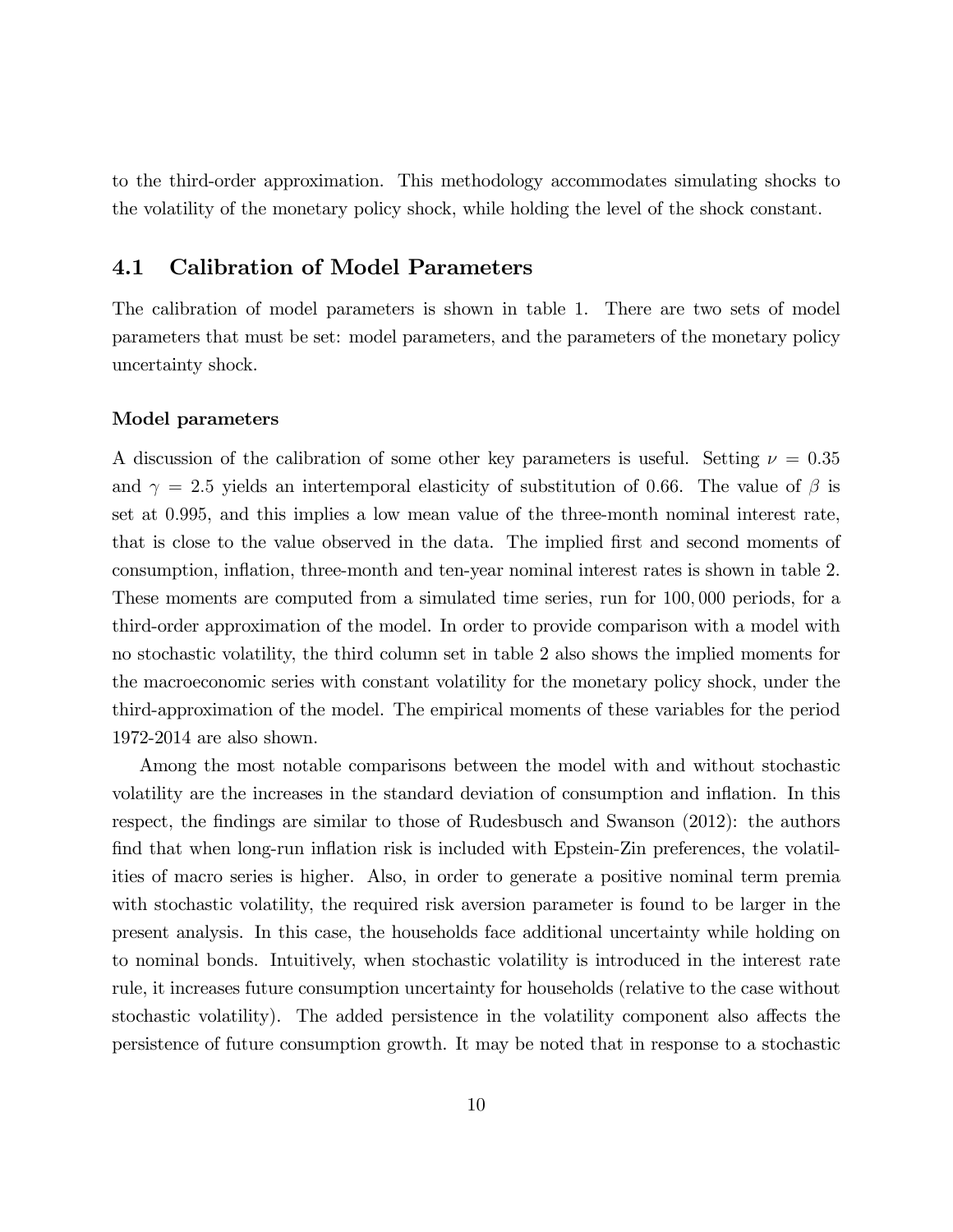volatility shock, we observe a decline in the slope of the yield curve. This is similar to the case without stochastic volatility, and is shown in the impulse responses below. <sup>7</sup> .

#### Uncertainty shock

The U.S. Treasury Futures and Options have been traded on the Chicago Board of Trade (CBOT) since 1977. The initial offerings of the 30-year U.S. Treasury Bond Futures were expanded to include the 10-year, 5-year and 2-year notes by 1990. Debt issued by the U.S. Government is significantly larger in the 2-year maturity sector compared to other maturities, and the CBOT's size of the 2-year Futures contract is larger compared to the other maturities.

The parameters of the monetary policy shock are calibrated using the time-series of standard deviation derived from these U.S. Treasury Futures using the strategy of Beber and Brandt (2006). End-of-day daily data on the 2-year U.S. Futures, and the Options written on these, are obtained from DataMine, the historical database of the CBOT. Data for the trading days in 2012 and 2013 is collected for the American-style options<sup>8</sup>. The daily data record consists of: the type of option (call or put), the month and year of the contract's expiration, the strike price and the corresponding settlement price, along with other information on the type of trade, volume and implied volatility. Data on these U.S. Futures also reports the month and year at which the Futures contract will be delivered, along with the settlement price of the Futures contract. For each option record, the corresponding Futures price of the appropriate maturity is matched. Using industry convention, the LIBOR rate denominated in U.S. dollars is used as the risk-free rate, for the particular trading day and closest month to maturity.

Using the formulations of Backus, Foresi and Wu  $(2004)$ , the log futures price  $F_t$  over

<sup>&</sup>lt;sup>7</sup>Rudebusch and Swanson (2012) also find that with long-run inflation risk (and Epstein-Zin preferences), the risk aversion required for an upward sloping nominal yield curve is high. The constant relative risk aversion parameter in the best fit of their model is 110.

<sup>8</sup>This is proprietary CBOT data, and access is gained after purchasing the required time series. Therefore, only two years worth of data is used here. Options on longer maturity Treasuries are also traded on the CBOT. However, for the purposes of the present analysis, we will use the shortest maturity available, the 2-year securities.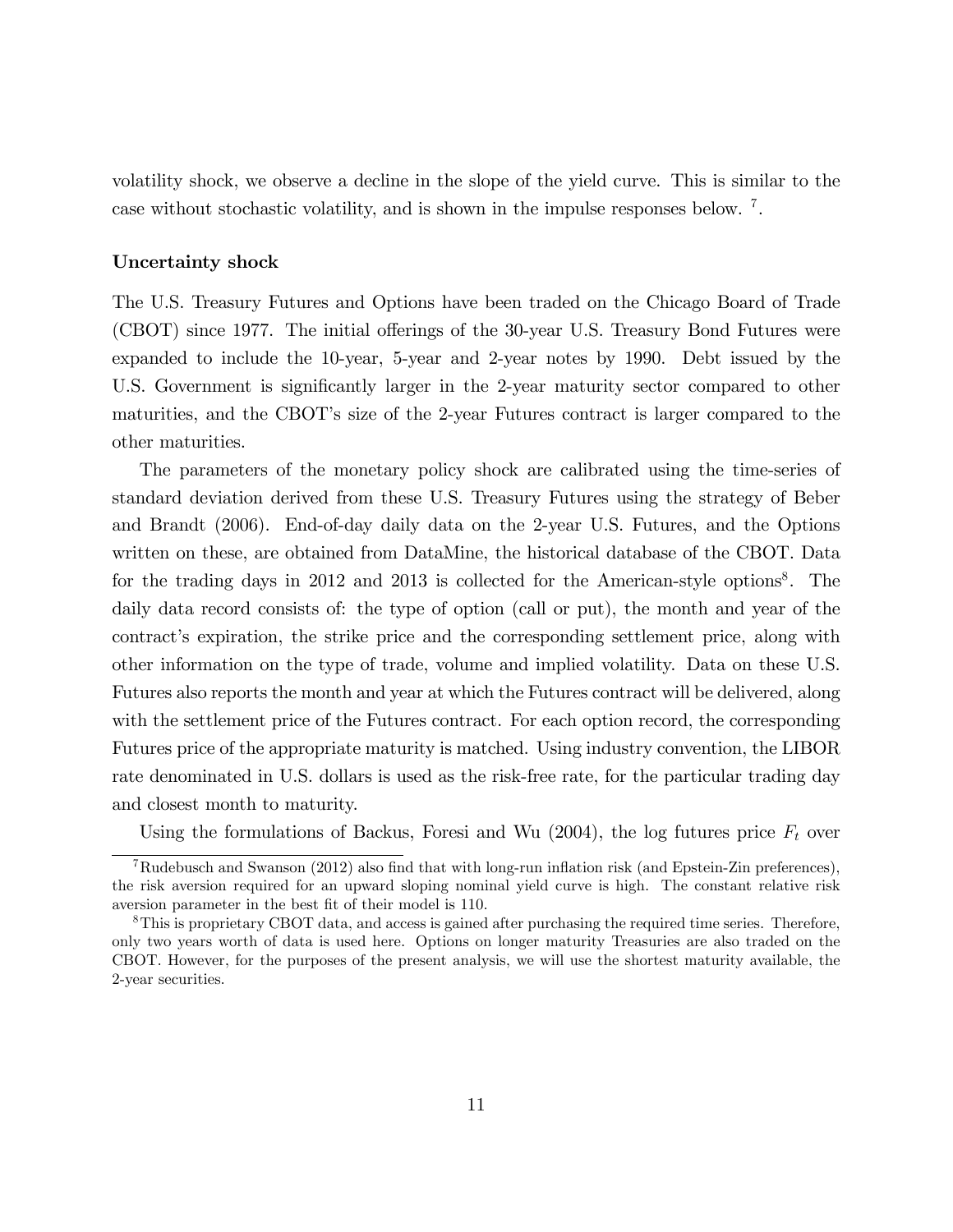*n*-periods depends on the change in the futures price,  $x_{t+1} = \ln F_{t+1} - \ln F_t$ . That is,

$$
\ln F_{t+n} = \ln F_t + \sum_{j=1}^{n} x_{t+j} = \log F_t + x_{t+1}^n.
$$
\n(19)

This implies that the conditional distribution of  $F_{t+n}$  depends on  $x_{t+1}^n$ . Furthermore, the valuation of a European-style option on the future with expiration date  $t + n$ , with strike price  $K$  is:

$$
C_{t,n,K} = E_t \left[ M_{t,t+n} \left( F_{t+n} - K \right)^+ \right], \tag{20}
$$

where  $M_{t,t+n}$  is the stochastic discount factor and  $x^+ \equiv \max(0, x)$ . The pricing relation in (20) does not distinguish between the effects of  $M$  and  $F$ . However, following Backus et al.  $(2004)$ , these are assumed to be independent. Then, with this risk-neutral specification<sup>9</sup>,  $M_{t,t+n} = M(F_t, F_{t+n})$ , and the call price can be written as:

$$
C_{t,n,K} = \int_{0}^{\infty} M(F_t, F_{t+n}) (F_{t+n} - K)^+ p(F_t, F_{t+n}) dF_{t+n}
$$
  
=  $e^{-r_{nt}n} \int_{\ln(K/F_t)}^{\infty} (F_{t+n} - K) q(F_t, F_{t+n}) dF_{t+n}$  (21)

Here  $r_{nt}$  is the continuously compounded  $n-$  period interest rate,  $q(F_t, F_{t+n})$  is the riskneutral distribution and the max operator is eliminated by using the bounds of integration.

When the n-period log price change is conditionally Gaussian, with mean  $\mu_n$  and standard deviation  $\sigma_n$ , the risk-neutral distribution of  $F_{t+n}$  is conditionally log-normal, and the call price is:

$$
C_{t,n,K} = e^{-r_{nt}n} \left[ F_t N(d) - KN(d - \sigma_n) \right], \tag{22}
$$

where

$$
d = \frac{\ln\left(F_t/K\right) + \sigma_n^2/2}{\sigma_n},\tag{23}
$$

and  $N(x)$  denotes the standard normal cdf at  $x<sup>10</sup>$ . However, since the SPD can be non-Gaussian, Backus et al. (1997) show that the non-normalities can be captured through a

<sup>&</sup>lt;sup>9</sup>This also assumes that markets are complete.

<sup>&</sup>lt;sup>10</sup>As noted by Backus *et al.* (2004), the mean  $\mu_n$  appears in the formula for *d* as:  $d = \frac{\ln(F_t/K) + \mu_n + \sigma_n^2/2}{\sigma_n}$ , and is eliminated from the standard Black-Scholes formula using the no-arbitrage condition. I use this specification to compute the implied conditional mean of the SPD.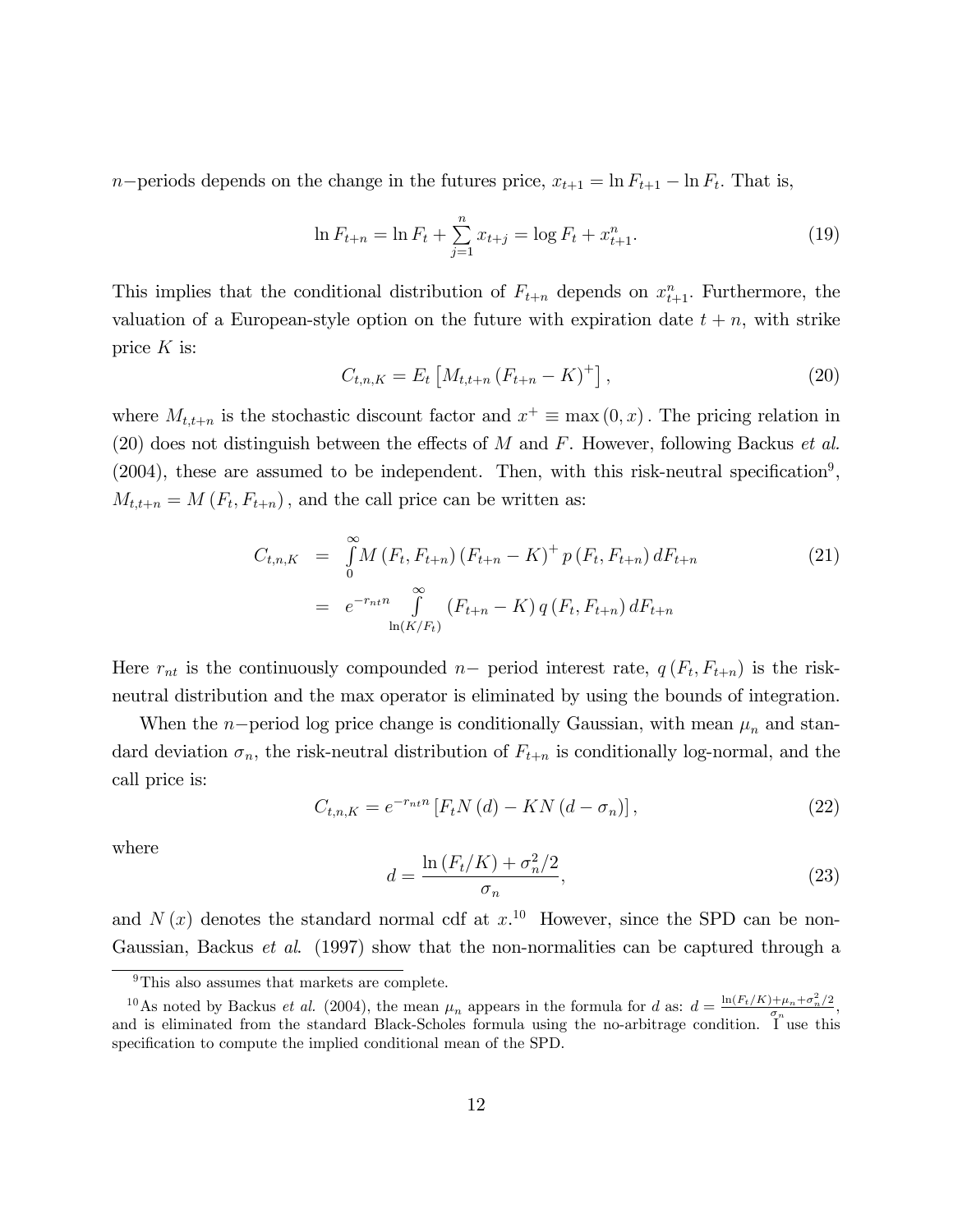Gram-Charlier expansion of a SPD around a Gaussian density:

$$
C_{t,n,K} \cong e^{-r_{nt}n} \left[ F_t N(d) - KN(d - \sigma_n) \right]
$$
\n
$$
+ F_t e^{-r_{nt}n} \varphi(d) \sigma_n \left[ \frac{\frac{\gamma_{1n}}{3!} (2\sigma_n - d)}{-\frac{\gamma_{2n}}{4!} (1 - d^2 + 3d\sigma_n - 3\sigma_n^2)} \right]
$$
\n
$$
(24)
$$

where  $\varphi(d)$  is the standard normal density at d, and the parameters  $\gamma_{1n}$  and  $\gamma_{2n}$  correspond to the standard skewness and excess kurtosis respectively.

Finally, the parameters of the expansion of the SPD is estimated by using prices of options with same expiration date, but different strike prices, by numerically solving the non-linear least-squares (NLLS) problem:

$$
\min_{\mu_{n,\sigma_{n},\gamma_{1n},\gamma_{2n}}} \sum_{i=1}^{N} \left[ C_{t,n,K_{i}} - C_{t,n,K_{i}} \left( \mu_{n,\sigma_{n},\gamma_{1n},\gamma_{2n}} \right) \right]^{2}.
$$
 (25)

There are several relevant econometric issues with this exercise, and these are discussed in appendix A.2.

The moments of the investors' density function have been used in previous analyses<sup>11</sup> to examine the effect of macroeconomic news announcements, as well as the communications of the Federal Reserve on investor expectations. The standard deviations of the 2-year Option contracts at the 30-90 day windows (upto a quarter) are found to respond to these central bank announcements, and are interpreted as a measure of investors' uncertainty about the interest rate at this time horizon. The stochastic volatility component in the interest rate rule in (15a) is then interpreted as follows: at time t,  $\sigma_{r,t}$  represents the ex-ante uncertainty of investors about future change in the interest rate. A sudden increase in this term is interpreted as a rise in uncertainty about the future interest rate. Thus, the moments of the standard deviation series obtained from  $(25)$  are used to fit the stochastic volatility component in (15b). Similar to Basu and Bundick  $(2012),<sup>12</sup>$  the time-series in (15b) is fit using ordinary least squares to the standard deviation series extracted above. This yields an autocorrelation  $\rho_{r,\sigma}$  of 0.82 and  $\sigma_{\sigma_r}$  of 0.0025.<sup>13</sup>

<sup>&</sup>lt;sup>11</sup>Examples include Beber and Brandt  $(2006)$  and Sinha  $(2015)$ .

 $12$ The authors use the VIX series to calibrate the technology shock process.

<sup>&</sup>lt;sup>13</sup>The daily standard deviation in converted to a quarterly frequency by multiplying with  $\sqrt{P}$ , where P is the average number of trading days in a quarter.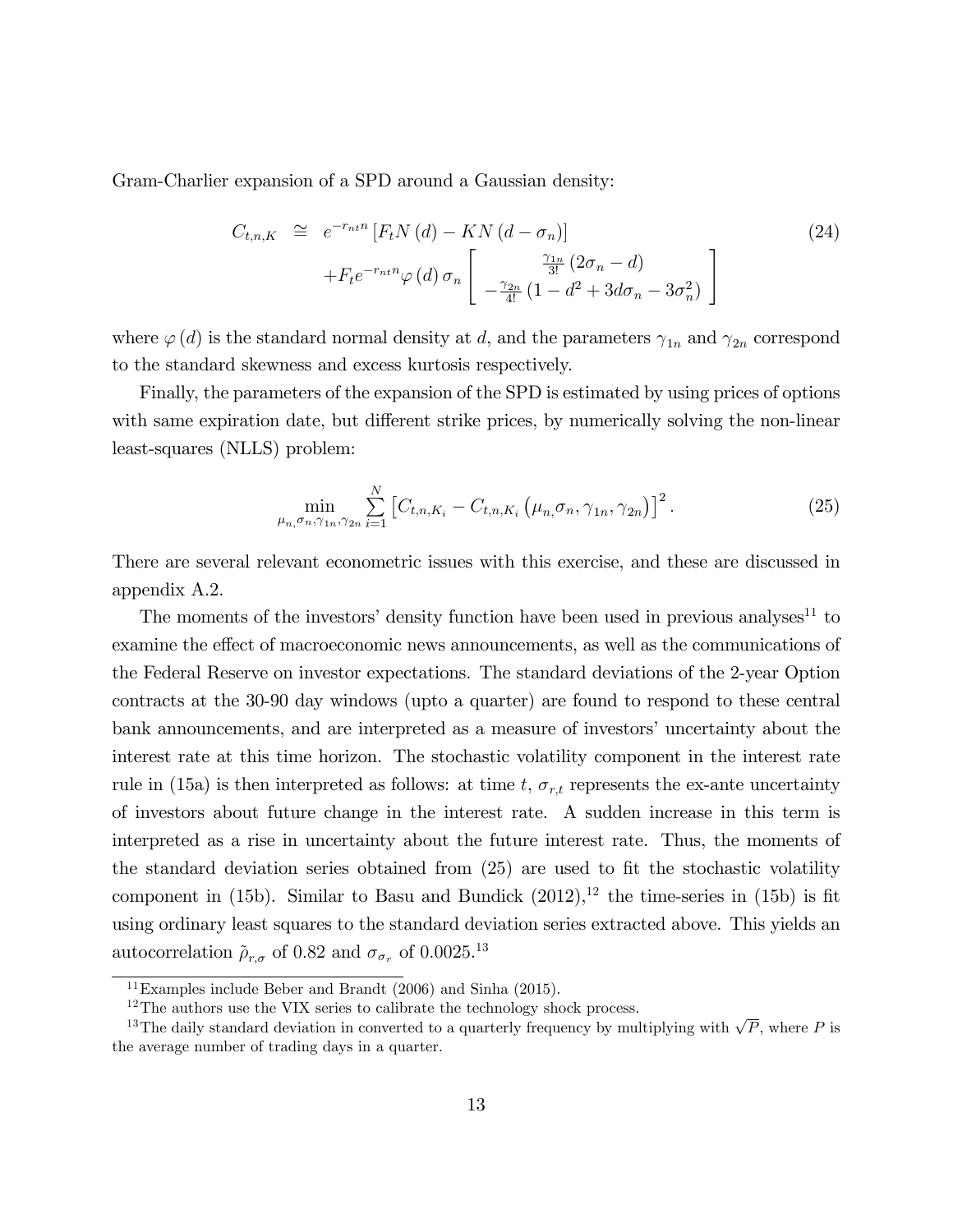### 4.2 Effect of a Monetary Policy Uncertainty Shock

Figure 1 shows the response of the macroeconomic variables of interest to a two standard deviation monetary policy uncertainty shock. The impulse responses are computed as the percent deviation from the ergodic mean of each variable. Following an increase in the volatility of the monetary policy shock, the precautionary savings of households increase, and consumption is lowered. The three-month and the ten-year nominal interest rates also fall. Although the households optimally choose to increase their labor supply, the stickiness in firm's price setting implies lower labor demand following the uncertainty shock. Therefore, in equilibrium, output, consumption and number of hours worked fall. The magnitude of the fall in consumption is 0.14 b.p., and the three-month and ten-year interest rates fall by 0.05 b.p. and 0.11 b.p. respectively. That is, we observe a decline in the yield curve slope. The magnitude of these changes are similar to the findings of Basu and Bundick (2012), in response to a technology shock. It is may be noted that the response of the ten-year yield to uncertainty shock is in contrast to the findings of Andreasen (2012) for a technology shock. In that analysis, while consumption and the three-month yield fall in response to an increase in the uncertainty about technology, the ten-year yield rises, due to an increase in the quantity of risk.<sup>14</sup>In order to explore the effects of the uncertainty shock on the economy on other dimensions, the following cases are considered: a stronger response of the central bank to inflation, increasing the persistence of the uncertainty shock, and greater price flexibility.

Changing the Central Bank's Response to Inflation The Taylor parameter for inflation,  $\phi_{\pi}$  is increased to 2.5, and the other parameters are held fixed at their benchmark values. The effects of a two standard deviation shock in uncertainty on the relevant variables are shown in figure 2. The decline in consumption is more muted, and this is found for the other series as well. Following the initial decline is ináation and labor supply, there is a small increase in the variables, before the return to steady state. As consumption and inflation fall in response to the uncertainty shock, the central bank reacts more aggressively to ináation. Then, as firm markups increase less than in the benchmark case, there is a subsequent rise in the labor supply.

<sup>&</sup>lt;sup>14</sup>The quantity of risk is derived from the decomposition of the term premia into the price of risk and the quantity.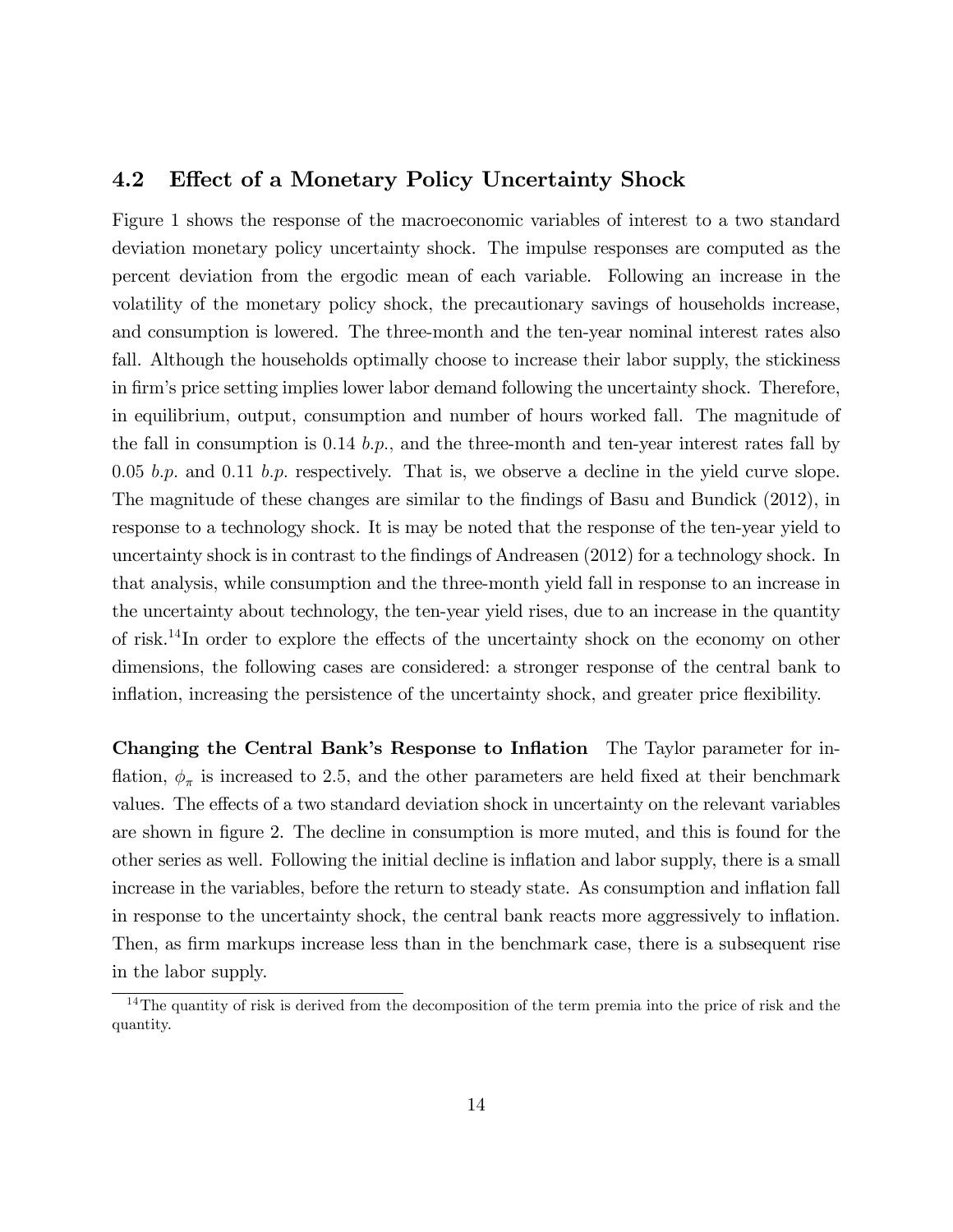Changing the Persistence of the Uncertainty Shock In the next simulation, the persistence of the monetary policy uncertainty shock is increased to  $\rho_{r,\sigma} = 0.98$ . The impulse responses to an increase in the uncertainty shock are shown in figure 3. The decline in the short- and long-term yields persists for significantly longer, and consumption and inflation remain below the steady state for several more periods compared to the benchmark case.

Changing the Price Flexibility Finally, the effect of nominal rigidities on the economy is examined by increasing the degree of price áexibility by approximately 15%. The resulting impulse responses are presented in figure 4. The decrease in consumption is much smaller. Although labor supply falls on impact, it recovers before settling to the steady state. Therefore, the persistence in the decline in consumption is significantly smaller than in the benchmark case. Therefore, nominal rigidities are an important factor in explaining the response of the relevant macroeconomic variables to the monetary policy uncertainty shock.

# 5 Conclusion

The analysis in this paper investigates the effects of changes in the uncertainty on the economy. A rise in uncertainty is found to have a recessionary impact on the economy. Data on U.S. Treasury Futures and Options is used to calibrate the monetary policy uncertainty shock, and in response to a rise in uncertainty, the yield curve slope declines. The empirical strategy for calibrating the uncertainty shock also provides a means of exploring the quantitative effects of forward guidance on the economy: if the ex-ante uncertainty of investors about the change in future yields reacts to statements of the Federal Reserve, then the size of this effect can be used to calibrate a "forward guidance shock", in which the uncertainty responds by the magnitude found in the data. The analysis also finds that the effects of this interest rate uncertainty on macroeconomic variables are quantitatively small. Therefore, one avenue for further research is to investigate if shocks to uncertainty have larger effects if the economy is at the zero-lower bound.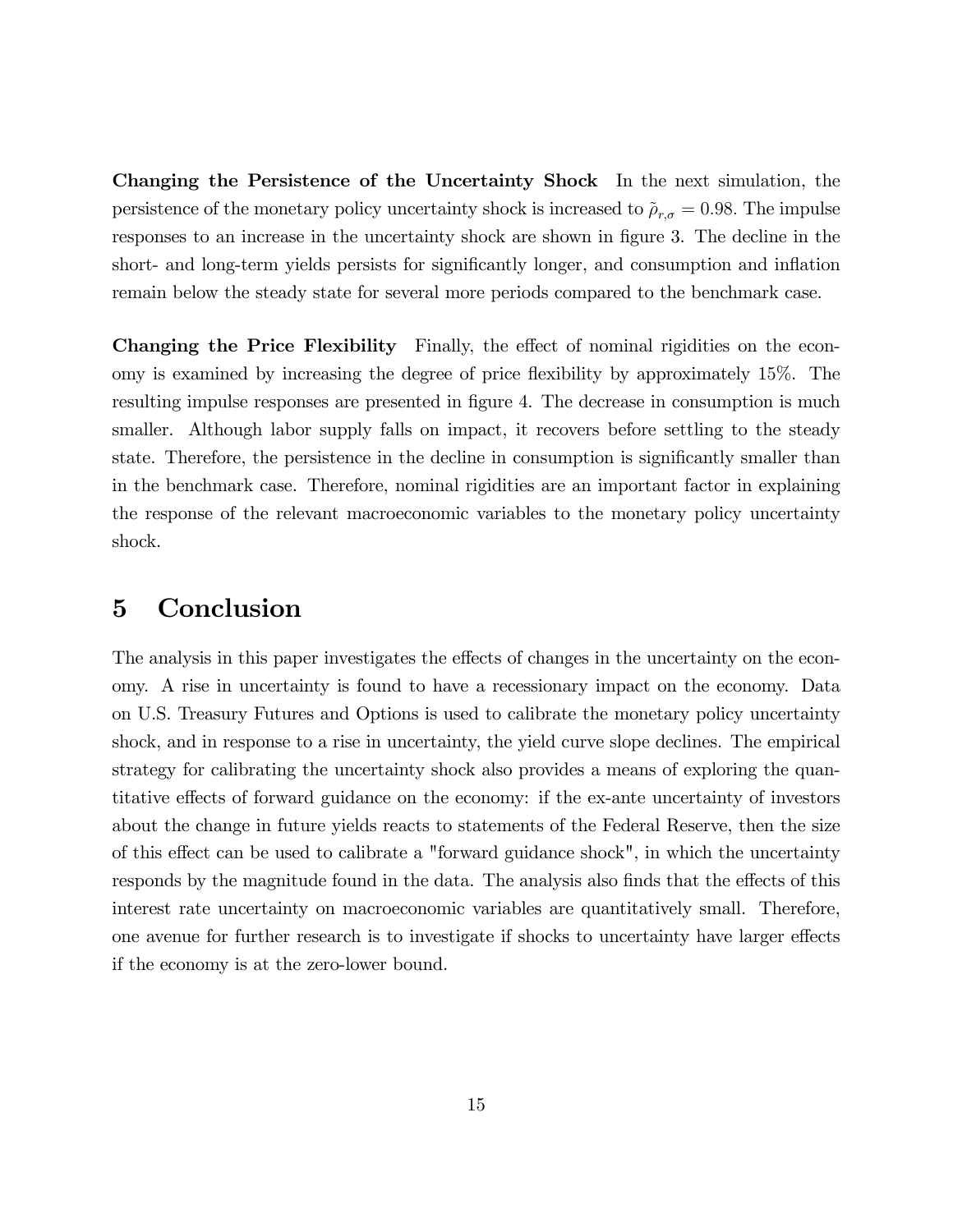# Appendix 1

The structural relations of the DSGE model are:

1. The household's maximization problem:

$$
\tilde{V}_t = \frac{\left(\tilde{C}_t\right)^{\nu(1-\gamma)} (1 - l_t)^{(1-\nu)(1-\gamma)}}{(1-\gamma)} - \beta \left[E_t \left(-\tilde{V}_{t+1} \mu_{Z,t+1}^{\nu(1-\gamma)}\right)^{1-\alpha}\right]^{1/(1-\alpha)}
$$

2. The labor supply condition:

$$
\frac{(1-\nu)\,\tilde{C}_t}{\nu\,(1-l_t)}=\tilde{w}_t
$$

3. The Euler equation:

$$
P_t^B = E_t \left[ \beta \left( \frac{\left( E_t \left[ -\tilde{V}_{t+1} \right]^{1-\alpha} \right)^{1/(1-\alpha)}}{-\tilde{V}_{t+1}} \right)^a \mu_{Z,t+1}^{\nu(1-\gamma)-1} \frac{\left( \tilde{C}_{t+1} \right)^{\nu(1-\gamma)-1} (1 - l_{t+1})^{(1-\nu)(1-\gamma)}}{\left( \tilde{C}_t \right)^{\nu(1-\gamma)-1} (1 - l_t)^{(1-\nu)(1-\gamma)}} \frac{P_t}{P_{t+1}} \right] \right]
$$

4. The firm's marginal cost condition:

$$
mc_t = \frac{\tilde{w}_t}{(1-\theta) A_t \bar{k}^{\theta} l_t^{-\theta}}
$$

5. Firmís optimality:

$$
mc_{t} = \frac{\eta - 1}{\eta} - E_{t} \left[ \frac{\beta \left( \frac{\left( E_{t} \left[ -\tilde{V}_{t+1} \right]^{1-\alpha} \right)^{1/(1-\alpha)}}{-\tilde{V}_{t+1}} \right)^{a} \mu_{Z,t+1}^{\nu(1-\gamma)-1}}{\left( \tilde{C}_{t+1} \right)^{\nu(1-\gamma)-1} \left( 1 - l_{t+1} \right)^{(1-\nu)(1-\gamma)}} \frac{\xi}{\eta} \left( \frac{\pi_{t+1}}{\pi_{ss}} - 1 \right) \frac{\pi_{t+1} \tilde{Y}_{t+1}}{\pi_{ss} \tilde{Y}_{t}} \right] + \frac{\xi}{\eta} \left( \frac{\pi_{t}}{\pi_{ss}} - 1 \right) \frac{\pi_{t}}{\pi_{ss}} \frac{\pi_{t}}{\pi_{ss}} \left( \frac{\pi_{t+1}}{\pi_{ss}} - 1 \right) \frac{\pi_{t+1}}{\pi_{ss}} \frac{\xi}{\tilde{Y}_{t}} \left( \frac{\pi_{t+1}}{\pi_{ss}} - 1 \right) \frac{\pi_{t+1}}{\pi_{ss}} \frac{\pi_{t+1}}{\pi_{ss}} \frac{\xi}{\tilde{Y}_{t}} \frac{\xi}{\tilde{Y}_{t}} \frac{\xi}{\tilde{Y}_{t}} \frac{\xi}{\tilde{Y}_{t}} \frac{\xi}{\tilde{Y}_{t}} \frac{\xi}{\tilde{Y}_{t}} \frac{\xi}{\tilde{Y}_{t}} \frac{\xi}{\tilde{Y}_{t}} \frac{\xi}{\tilde{Y}_{t}} \frac{\xi}{\tilde{Y}_{t}} \frac{\xi}{\tilde{Y}_{t}} \frac{\xi}{\tilde{Y}_{t}} \frac{\xi}{\tilde{Y}_{t}} \frac{\xi}{\tilde{Y}_{t}} \frac{\xi}{\tilde{Y}_{t}} \frac{\xi}{\tilde{Y}_{t}} \frac{\xi}{\tilde{Y}_{t}} \frac{\xi}{\tilde{Y}_{t}} \frac{\xi}{\tilde{Y}_{t}} \frac{\xi}{\tilde{Y}_{t}} \frac{\xi}{\tilde{Y}_{t}} \frac{\xi}{\tilde{Y}_{t}} \frac{\xi}{\tilde{Y}_{t}} \frac{\xi}{\tilde{Y}_{t}} \frac{\xi}{\tilde{Y}_{t}} \frac{\xi}{\tilde{Y}_{t}} \frac{\xi}{\tilde{Y}_{t}} \frac{\xi}{\tilde{Y}_{t}} \frac{\xi}{\tilde{Y}_{t}} \frac{\xi}{
$$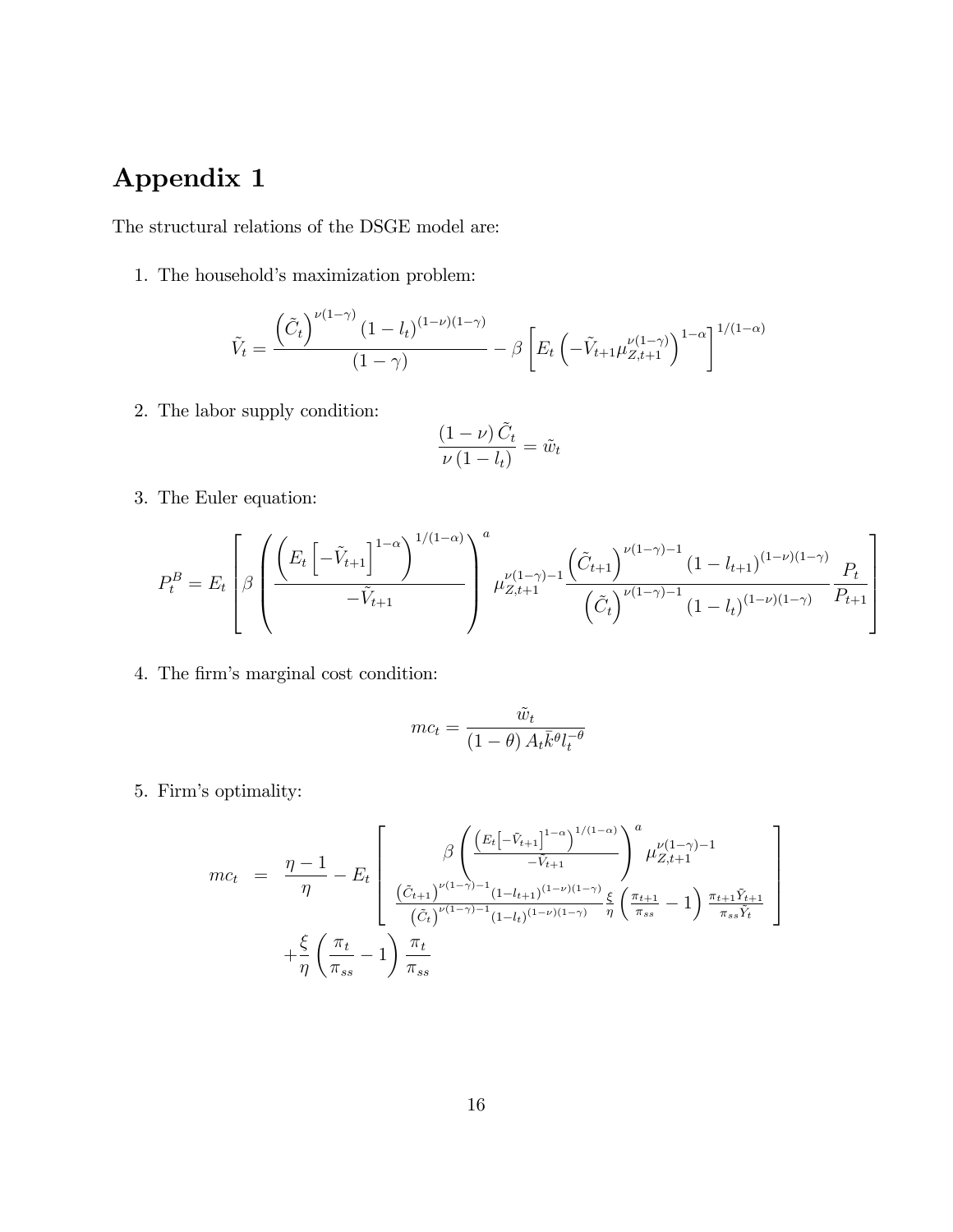6. The Taylor rule:

$$
r_t = r_{ss} \left( 1 - \rho_r \right) + \rho_r r_{t-1} + \phi_\pi \ln \left( \frac{\pi_t}{\pi_{ss}} \right) + \phi_y \ln \left( \frac{y_t}{z_t y_{ss}} \right) + \bar{r}_t
$$

7. The production function:

$$
y_t = z_t a_t \left(\bar{k}\right)^{\theta} (l_t)^{1-\theta}
$$

8. Resource constraint:

$$
y_t = c_t + g_t z_t + \delta \bar{k} z_t
$$

9. Technology:

$$
\ln\left(\frac{a_{t+1}}{a_{ss}}\right) = \rho_a \ln\left(\frac{a_t}{a_{ss}}\right) + \varepsilon_{a,t+1}
$$

10. Government:

$$
\ln\left(\frac{g_{t+1}}{g_{ss}}\right) = \rho_g \ln\left(\frac{g_t}{g_{ss}}\right) + \varepsilon_{t+1}^g
$$

11. Monetary policy shock:  $\bar{r}_{t+1}$ For the approximation, this is represented as:

$$
\bar{r}_{t+1} = \tilde{\rho}_r \bar{r}_t + \sigma_{r,t+1} \vartheta_{t+1},
$$
\n
$$
\ln\left(\frac{\sigma_{r,t+1}}{\sigma_{r,ss}}\right) = \tilde{\rho}_{r,\sigma} \ln\left(\frac{\sigma_{r,t}}{\sigma_{r,ss}}\right) + \varpi_{t+1}.
$$

12. Deterministic trend:

$$
\ln (\mu_{Z,t+1}) = \ln (\mu_{Z,ss})
$$
  

$$
\mu_{Z,t+1} = \frac{Z_{t+1}}{Z_t}
$$

Variables that are transformed in the above relations:  $\tilde{C}_t = \frac{C_t}{Z_t}$  $\frac{C_t}{Z_t}, \tilde{w}_t = \frac{w_t}{Z_t}$  $\frac{w_t}{Z_t}, \tilde{Y}_t = \frac{Y_t}{Z_t}$  $\frac{Y_t}{Z_t}, \tilde{V}_t =$  $\frac{V_t^{\nu(1-\gamma)}}{Z_t}$ .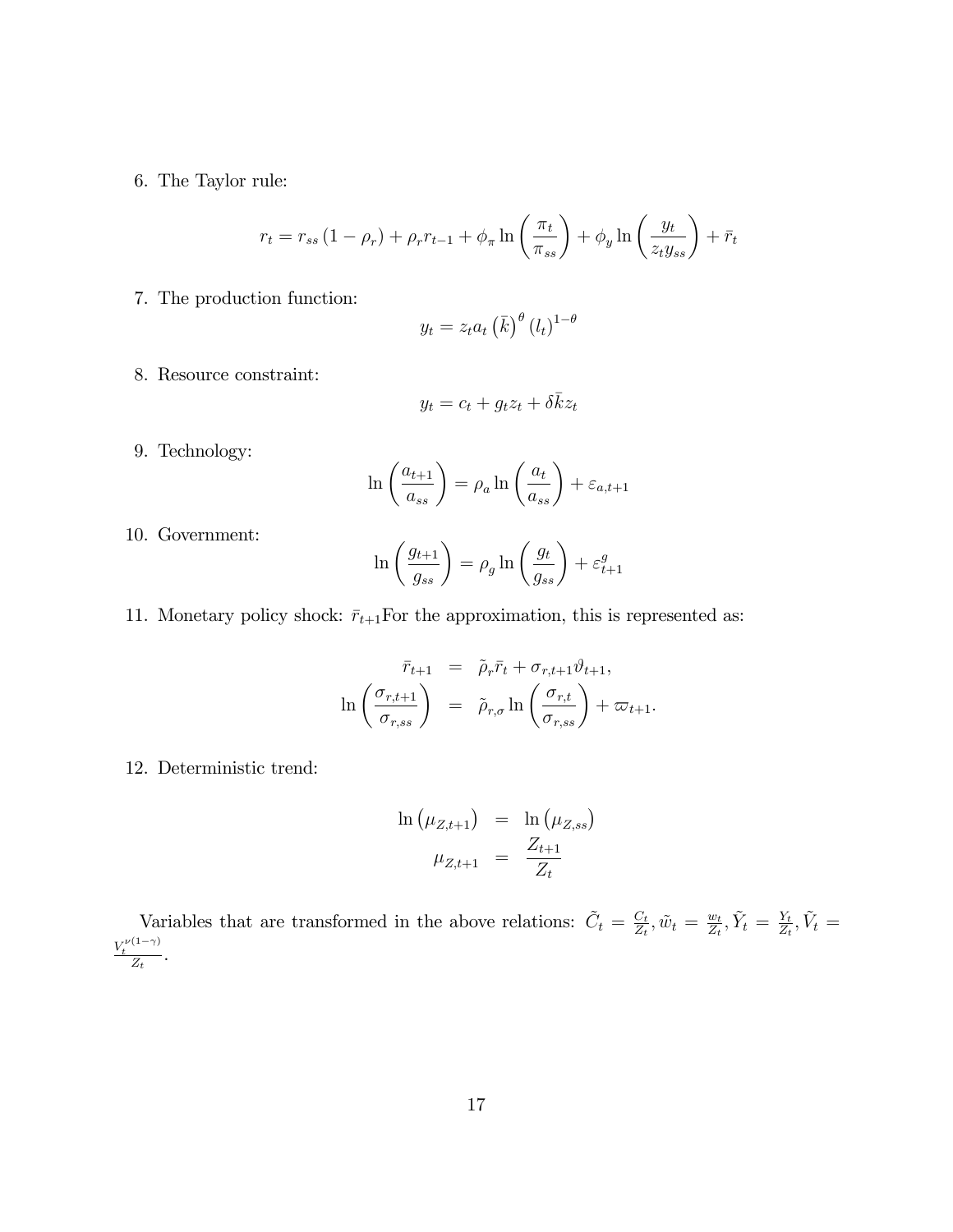# Appendix 2

In the NLLS exercise in (25), the initial value of the moments used in the NLLS exercise are assumed to be close to the moments for a Gaussian distribution. The main econometric issue in this strategy of extracting the moments of the SPD is that it uses the formulation for European-style options. Melick and Thomas (1997) incorporate the early exercise feature by expressing the American call and put options as convex combinations of upper and lower bounds. The lower bound is the European-style call option price and the upper bound is derived in Chaudhary and Wei (1994). On adopting this approach for the T-bonds for the 1995-1999 period, Beber and Brandt (2006) find that the implied moments are not different from those implied by assuming the European-style call options. Therefore, they conduct their analysis using the European-style option prices. I adopt the same strategy here. Finally, I find the implied moments for only the out-of-the-money options, with  $30 - 90$  days to maturity.<sup>15</sup> The moments of the extracted SPD moments are shown in the online appendix.

# References

- [1] Akkaya, Y., 2015, "Uncertainty of Interest Rate Path as a Monetary Policy Instrument", Working paper.
- [2] Andreasen, M., 2012, "On the Effects of Rare Disasters and Uncertainty Shocks for Risk Premia in Non-Linear DSGE Models", Review of Economic Dynamics 15 (3): 295-316.
- [3] Backus, D.K., S. Foresi, K. Li and L. Wu, 2004, "Accounting for Biases in Black-Scholes", Working paper, New York University.
- [4] Baker, S.R., N. Bloom and S.J. Davis, 2013, "Measuring Economic Policy Uncertainty", Working paper, Stanford University.
- [5] Basu, S. and B. Bundick, 2012, "Uncertainty Shocks in a Model of Effective Demand", Working paper, Boston College.

<sup>&</sup>lt;sup>15</sup>Additionally, in the NLLS problem, the problem may imply negative probabilities. Jondeau and Rockinger (2001) derive positivity constraints for the skewness and kurtosis appearing in the Gram-Charlier expansion.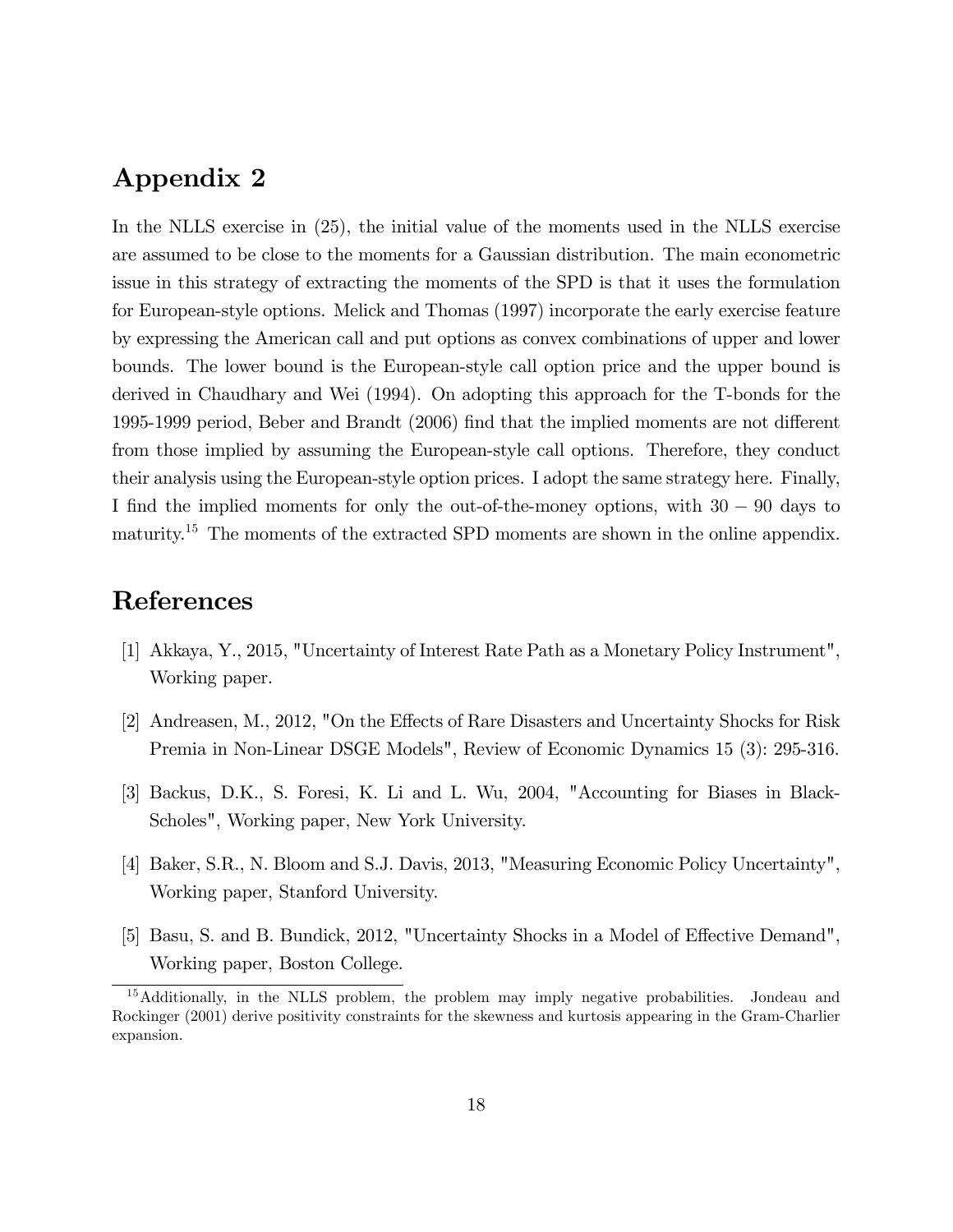- [6] Beber, A. and M.W. Brandt, 2006, "The Effect of Macroeconomic News on Beliefs and Preferences: Evidence from the Options Market", Journal of Monetary Economics, 53: 1997-2039.
- [7] Campbell, J.R., C.L. Evans, J.D.M. Fisher and A. Justiniano, 2012, "Macroeconomic Effects of Federal Reserve Forward Guidance", Federal Reserve Bank of Chicago, Working paper 2012-03.
- [8] Chaudhary, M. and J. Wei, 1994, "Upper Bounds for American Futures Options: A Note", Journal of Futures Markets, 14: 111–116.
- [9] Hatcher, M., (2011), "Time-varying Volatility, Precautionary Savings and Monetary Policyî, Bank of England Working Paper No. 440.
- [10] Ireland, P., 2004, "Technology Shocks in the New Keynesian Model." The Review of Economics and Statistics, 86: 923–36.
- [11] Jondeau, E. and M. Rockinger, 2001, "Gram-Charlier Densities", Journal of Economic Dynamics and Control, 25: 1457-83.
- [12] Jurado, K., S. C. Ludvigson and S. Ng, 2015, "Measuring Uncertainty", American Economic Review, forthcoming.
- [13] Leduc, S. and Z. Liu, 2012, "Uncertainty Shocks are Aggregate Demand Shocks", Federal Reserve Bank of San Francisco, Working paper no. 2012-10.
- [14] Melick, W.R. and C.P. Thomas, 1997, "Recovering an Asset's Implied SPD from Option Prices: An Application to Crude Oil During the Gulf Crisis", Journal of Financial and Quantitative Analysis, 32: 91-115.
- [15] Mumtaz, H. and F. Zanetti, (2013), "The Impact of the Volatility of Monetary Policy Shocks", Journal of Money, Credit and Banking, 45(4): 535-558.
- [16] Nakamura, E. and J. Steinsson, 2013, "High Frequency Identification of Monetary Non-Neutrality", Working paper, Columbia University.
- [17] Rotemberg, J.J., 1982, "Monopolistic Price Adjustment and Aggregate Output", Review of Economic Studies, 49: 517-31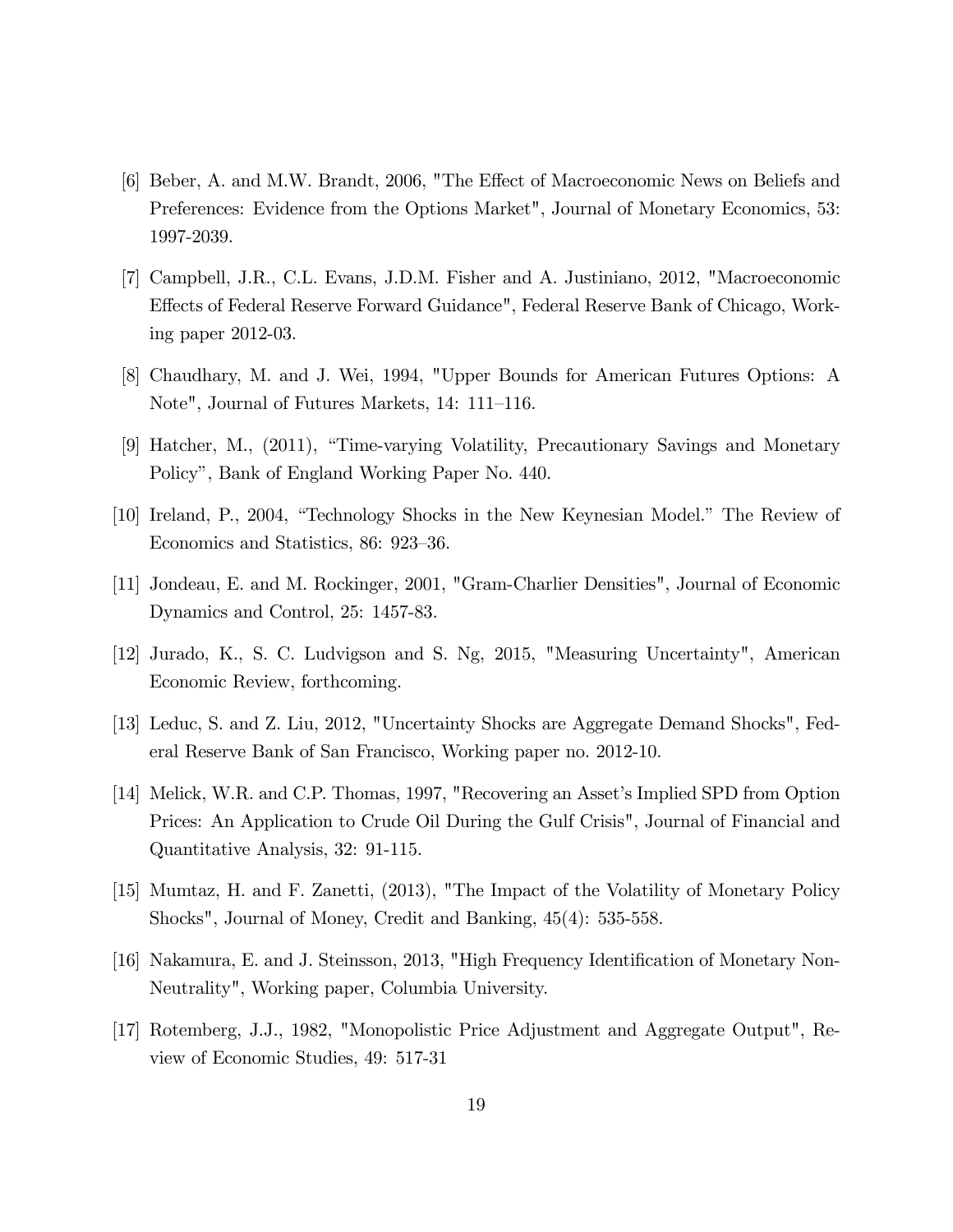- [18] Rudebusch, G. and E. Swanson, 2012, "The Bond Premium in a DSGE Model with Long-Run Real and Nominal Risks", American Economic Journal: Macroeconomics, no. 4: 105-43.
- [19] Sargent, T. and P. Surico, 2011, "Two Illustrations of the Quantity Theory of Money: Breakdowns and Revivals." American Economic Review, 101: 109–28.
- [20] Schmitt-Grohé, S. and M. Uribe, 2004, "Solving Dynamic General Equilibrium Models Using a Second-Order Approximation to the Policy Function", Journal of Economic Dynamics and Control, 28: 755-75.
- [21] Sinha, A., 2015, "FOMC Forward Guidance and Investor Beliefs", American Economic Review, Papers and Proceedings, 105(5): 656-661.
- [22] Fernández-Villaverde, J., P. Guerrón-Quintana, K. Kuester and J. Rubio-Ramírez, 2013, "Fiscal Volatility Shocks and Economic Activity", Working paper.
- [23] Woodford, M., 2003, Interest and Prices: Foundations of a Theory of Monetary Policy, Princeton: Princeton University Press.
- [24] Woodford, M., 2012, "Methods of Policy Accommodation at the Interest-Rate Lower Bound", speech at the Jackson Hole symposium.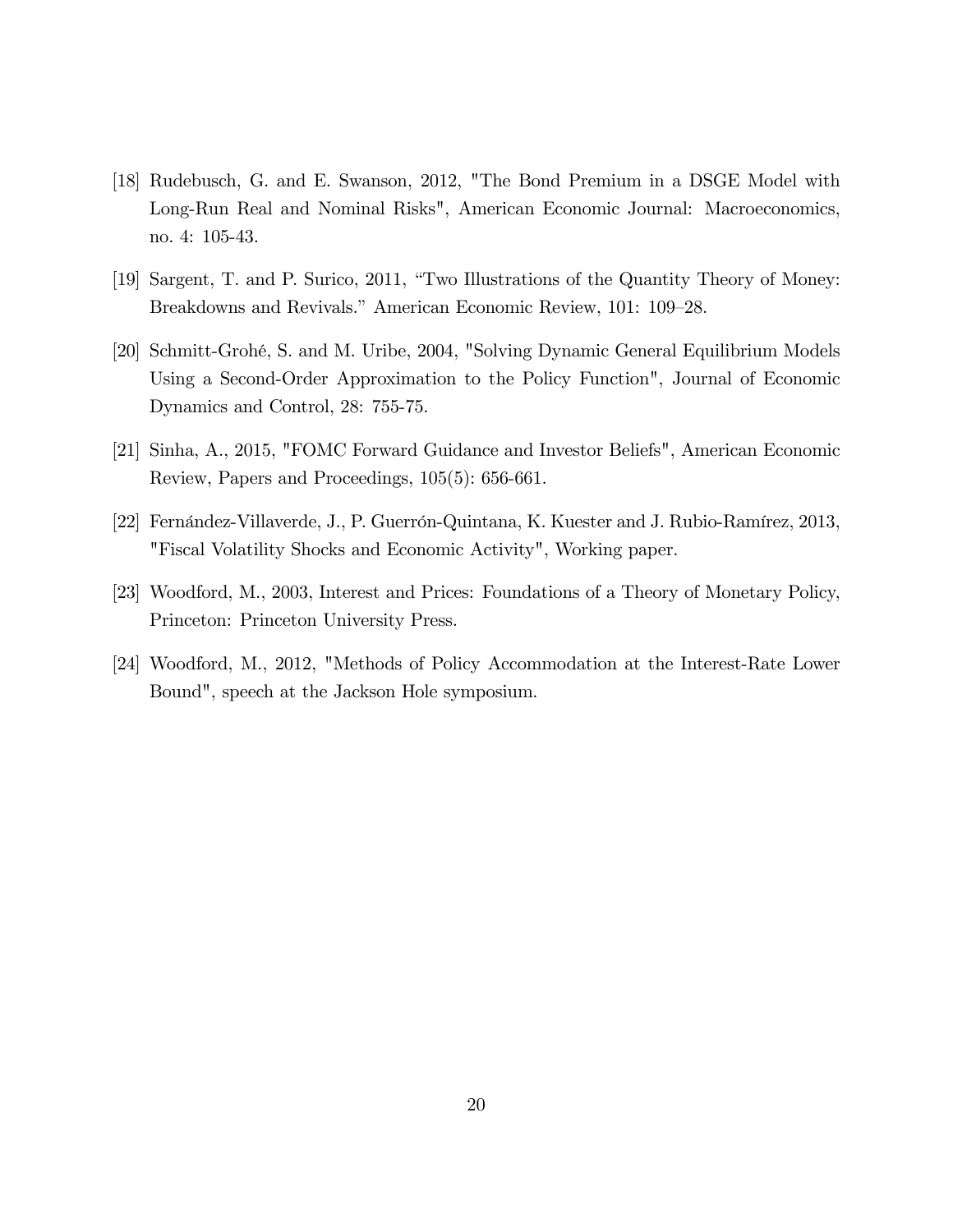# Tables and Figures

| $\mathrm{Coeff}$ | Value  | $\mathrm{Coeff}$ | Value   | Coeff                | Value | Coeff                           | Value  |
|------------------|--------|------------------|---------|----------------------|-------|---------------------------------|--------|
| $\gamma$         | 2.5    |                  | 260     | $g_{ss}$<br>$y_{ss}$ | 0.17  | $\text{std}(\varepsilon_{a,t})$ | 0.0075 |
| $\nu$            | 0.35   | $\delta$         | 0.025   | $\pi_{ss}$           | 1.008 | $\text{std}(\varepsilon_{q,t})$ | 0.004  |
| $\beta$          | 0.995  | $\phi_{\pi}$     | $1.5\,$ | $\mu_{z,ss}$         | 1.005 | $\text{std}(\vartheta_t)$       | 0.003  |
| $\alpha$         | $-148$ | $\phi_y$         | 0.3     | $\rho_a$             | 0.98  | $\mathrm{std}(\varpi_t)$        | 0.15   |
| $\theta$         | 0.36   | $\rho_r$         | 0.85    | $\rho_g$             | 0.90  | $\widetilde{\rho}_{r,\sigma}$   | 0.92   |
| $\eta$           | 6      | $l_{SS}$         | 0.38    | $\tilde{\rho}_r$     | 0.90  |                                 |        |

Table 1: Model Parameters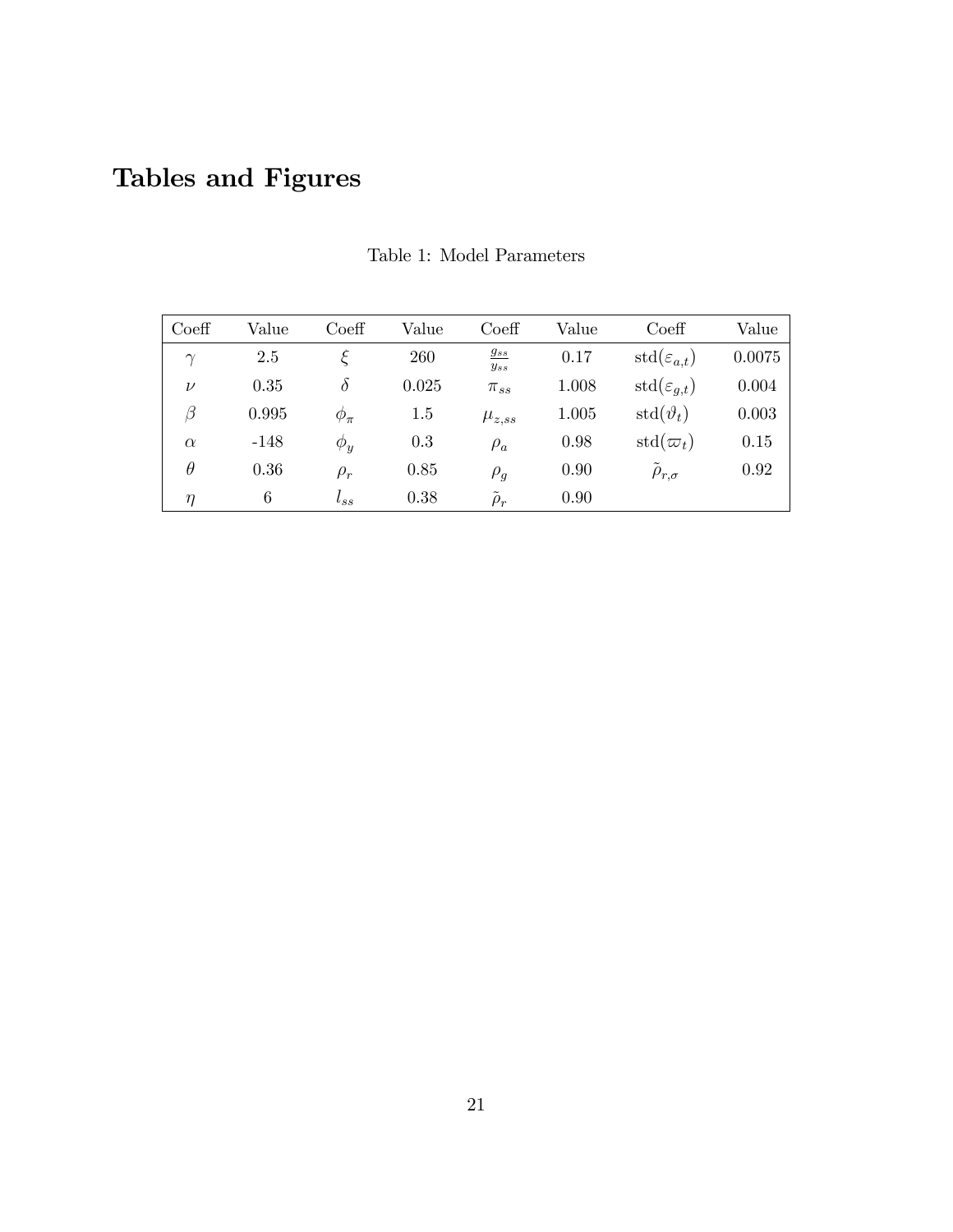| Moment            | U.S. Data       |      | With SV |      | Without SV |      |
|-------------------|-----------------|------|---------|------|------------|------|
|                   | $(1972 - 2007)$ |      |         |      |            |      |
| Macroeconomic     | Mean            | Sd.  | Mean    | Sd.  | Mean       | Sd.  |
| Variable          |                 |      |         |      |            |      |
|                   |                 |      |         |      |            |      |
| Consumption       | 4.04            | 2.65 | 1.99    | 6.32 | 1.99       | 4.09 |
|                   |                 |      |         |      |            |      |
| Inflation         | 3.94            | 2.51 | 3.17    | 6.40 | 3.21       | 2.89 |
|                   |                 |      |         |      |            |      |
| $3 - month$ yield | 5.94            | 2.90 | 6.19    | 3.92 | 5.44       | 3.03 |
|                   |                 |      |         |      |            |      |
| $10 - year$ yield | 7.55            | 2.39 | 5.67    | 1.21 | 6.75       | 2.08 |
|                   |                 |      |         |      |            |      |

Table 2: Implied Moments of Macroeconomic Series

Note: For U.S. data, consumption growth is based on Real Personal Consumption Expenditure for non-durables and services, inflation is based on the GDP Implicit Price Deflator, 3-month yield is the 3-month Treasury Bill rate (secondary market) and the 10-year yield is obtained from the Gurkaynak, Sack and Wright (2007) fitted yield curve. All variables are quarterly values expressed in percent. Inflation and interest rates are expressed at annual rates.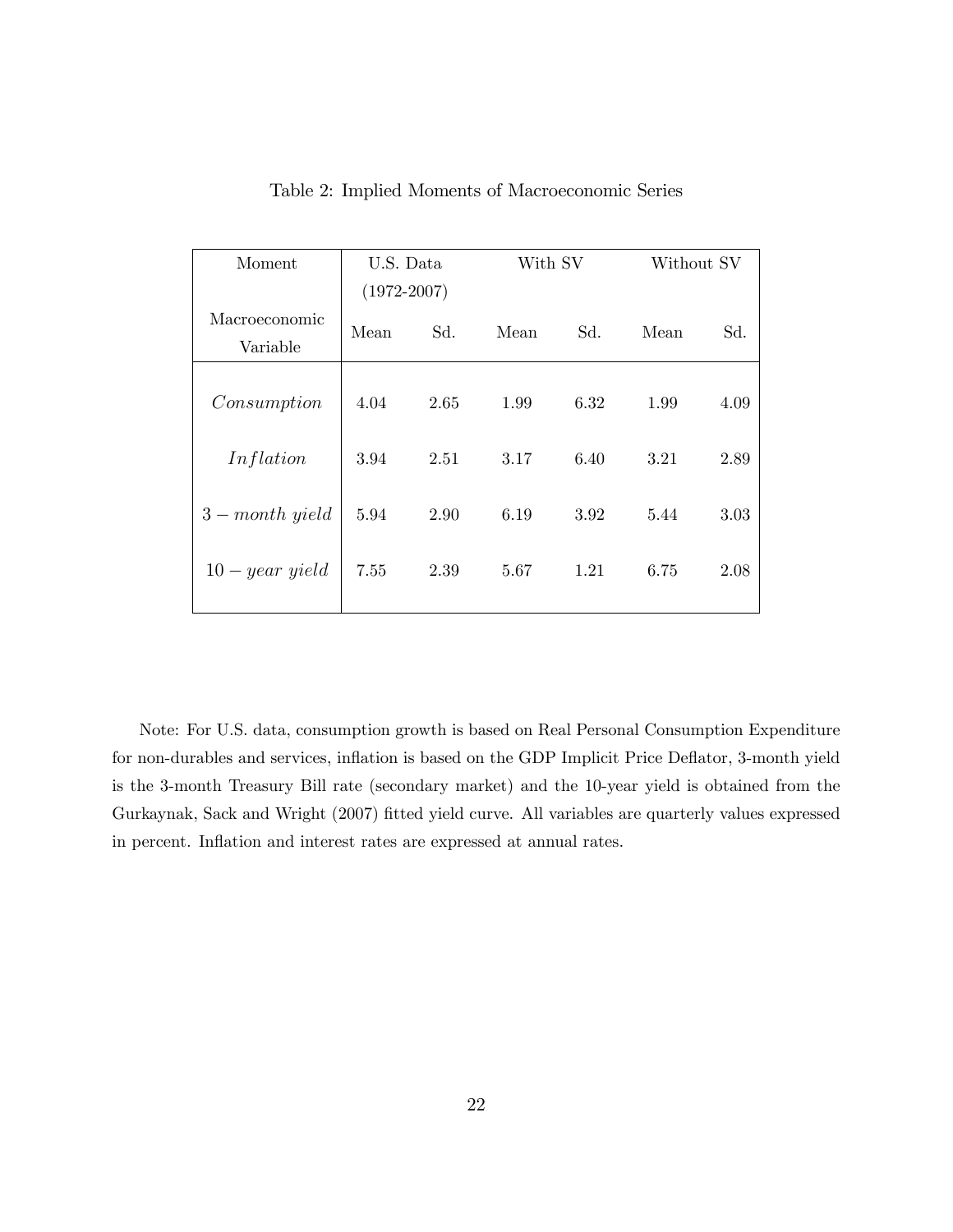

Figure 1: Impulse Response to a Monetary Policy Uncertainty Shock (Benchmark)

Note: These are percentage deviations from the ergodic mean in response to a two standard deviation shock to monetary policy uncertainty. The parameters are fixed at their benchmark values. The variables shown are the 3-month interest rate (Short Yld), the ten-year interest rate (Long Yld), consumption (Cons), inflation (Inf), labor supply (N) and the volatility of the MP shock (Vol. in MPshock).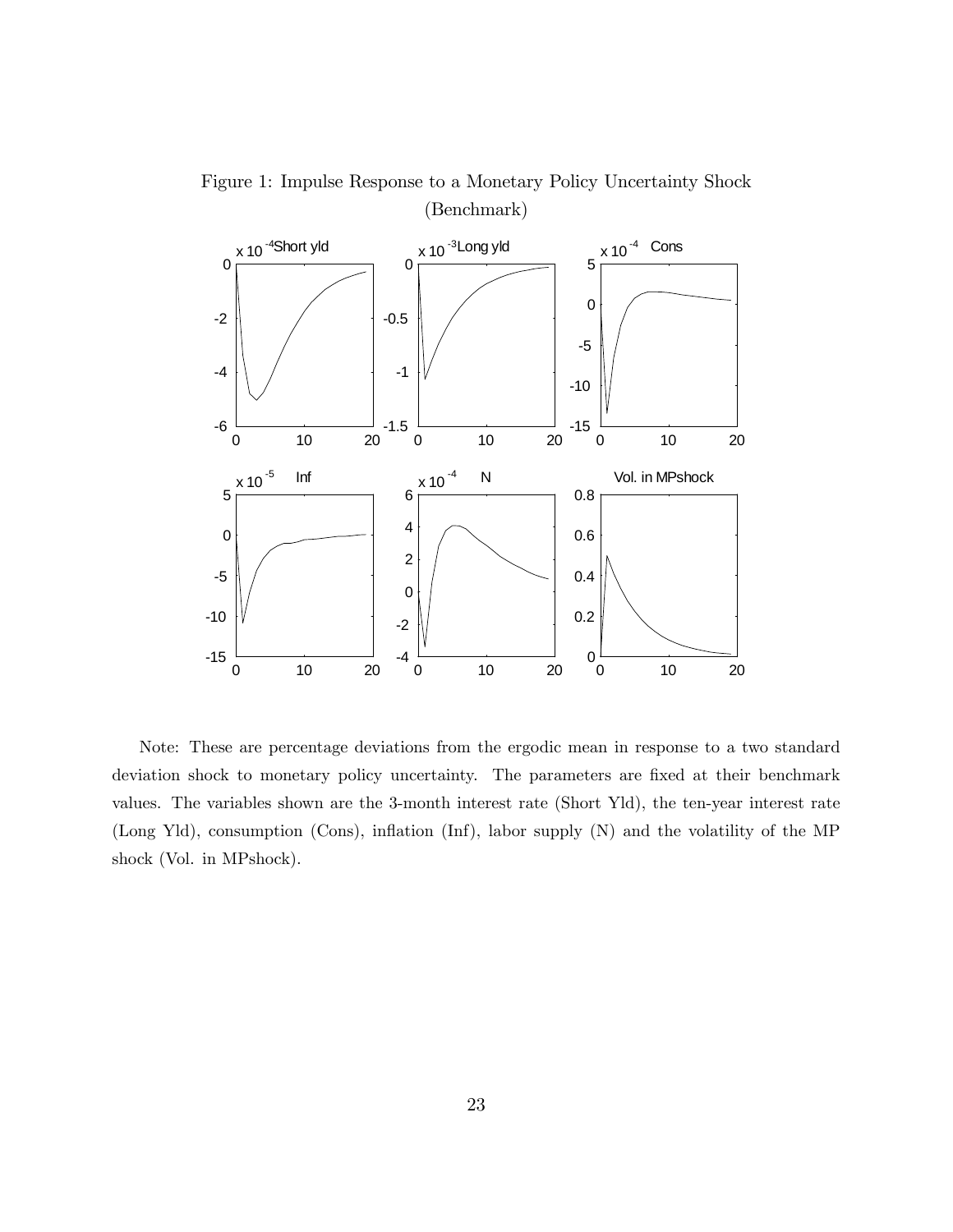

Figure 2: Impulse Response to a Monetary Policy Uncertainty Shock (More Aggresive Response to Inflation by the Central Bank)

Note: These are percentage deviations from the ergodic mean in response to a two standard deviation shock to monetary policy uncertainty. The Taylor rule parameter  $\phi_{\pi}$  is increased to 2.5; the remaining parameters are fixed at their benchmark values. The variables shown are the 3-month interest rate (Short Yld), the ten-year interest rate (Long Yld), consumption (Cons), inflation (Inf), labor supply (N) and the volatility of the MP shock (Vol. in MPshock).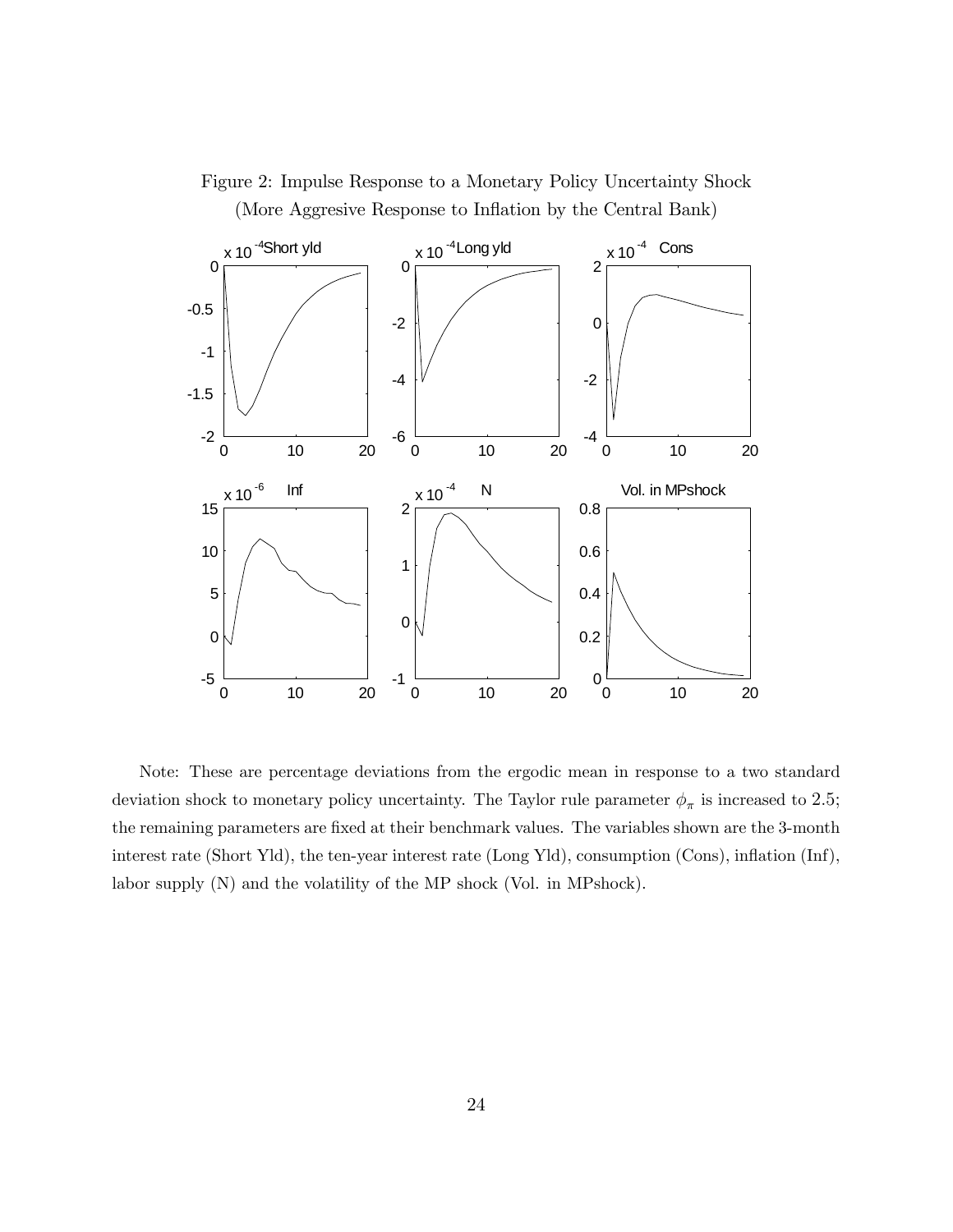



Note: These are percentage deviations from the ergodic mean in response to a two standard deviation shock to monetary policy uncertainty. The persistence parameter  $\rho_{r,\sigma}$  is increased to 0.98; the remaining parameters are fixed at their benchmark values. The variables shown are the 3-month interest rate (Short Yld), the ten-year interest rate (Long Yld), consumption (Cons), inflation (Inf), labor supply (N) and the volatility of the MP shock (Vol. in MPshock).